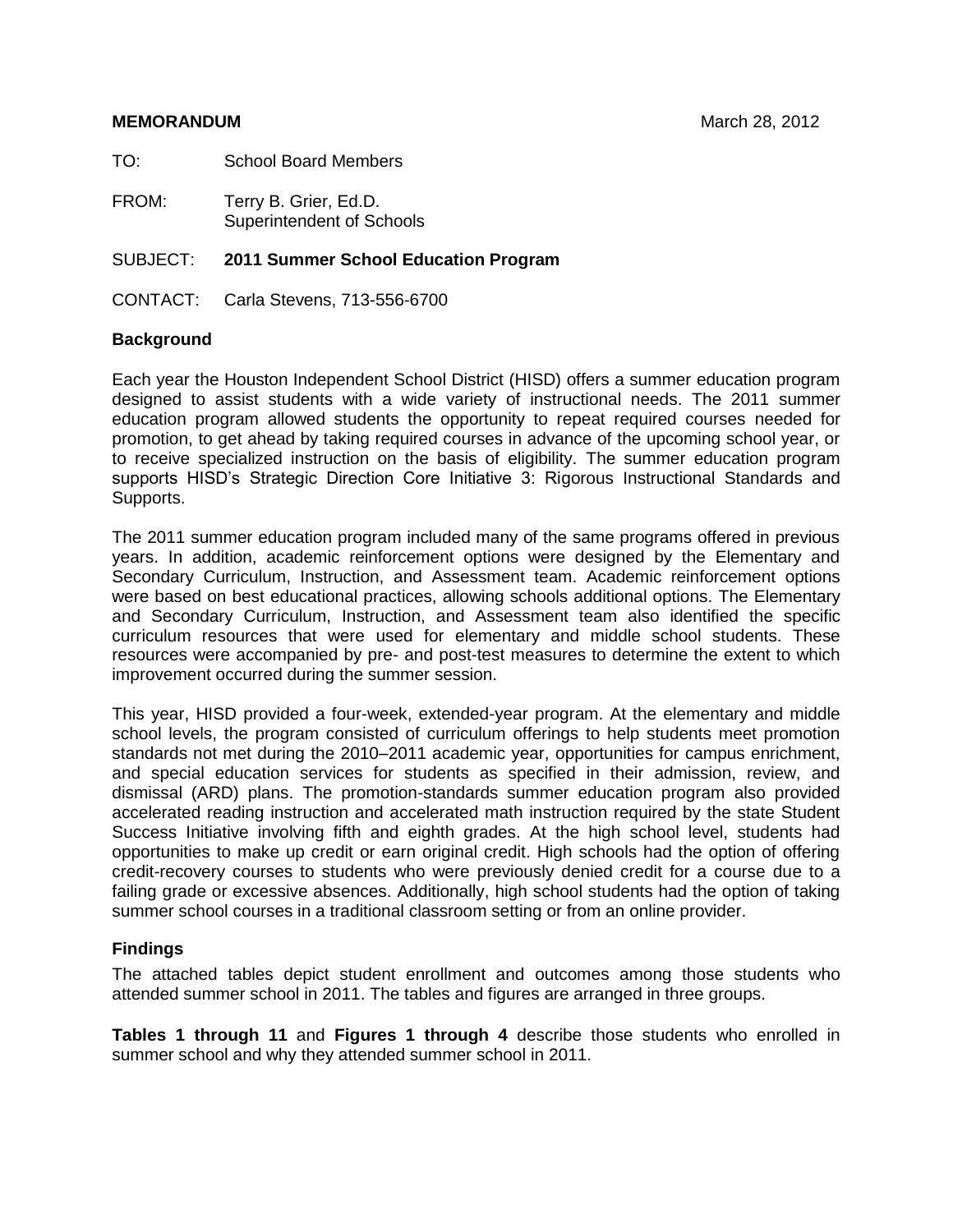- A total of 23,236 Title I students elementary and middle school students enrolled in summer school in 2011. Of those students, the majority attended for promotion standards (89.7 percent), followed by students attending for campus enrichment (8.4 percent), and those who attended for special education services (1.9 percent)(Table 4a).
- Among the students who were enrolled in summer school to meet promotion standards, 13,819 (78.4 percent) were promoted following summer school courses and 3,800 were retained (21.6 percent)(Table 6a). The percentage of students promoted following summer school in 2011 decreased by approximately four percentage points from 82 percent in 2010 to 78 percent in 2011 (Figure 2). The majority of the promotions in 2011 were based on promotion standards (81 percent) rather than on committee decision (13 percent)(Figure 3).

**Tables 12** and **Figure 5** describe elementary and middle school outcomes, as assessed by the pre- and post-tests associated with the curriculum resources.

• Table 12 displays trends in pre- and post-test scores during summer school for students in Kindergarten through grade 8. Column headings show pre-test scores in terms of percent of items answered correctly. Row headings depict percentage-point change in pre- and post-test scores. For example, among the 6,663 students who answered 41 to 50 percent of the pre-test items correctly, 1,396 improved their post-test scores by 11 to 20 percent after attending summer school. Those students scoring the lowest on the pre-test tended to have improved performance on the post-test. Conversely, those students scoring higher on the pre-test tended to have lower post-test scores or their scores did not change from pre- to post-test.

**Tables 13 through 16** describe the courses that high school students enrolled in and completed. A complete list of the tables and figures precedes them.

- A total of 7,047 high school students enrolled in regular summer school in 2011. High school students enrolled in 12,826 courses, for an average of 1.8 courses per student. The majority of courses taken in regular summer school were taken in mathematics (29.1 percent), followed by science (23.0 percent), English/language arts (20.3 percent), social studies (15.4 percent), "other" (10.0 percent), and foreign languages (2.1 percent)(Table 13a and Table 13b).
- Summer school 2011 completion rates (passing score of 70 or above) for core course areas were 92.8 percent for social studies, 89.1 percent for mathematics, 88.3 percent for ELA, and 86.8 percent for science. As compared to Summer 2010, completion rates in Summer 2011 increased in all core subjects. The largest increase was in mathematics (5.4 percentage points), followed by social studies (3.7 percentage points), science (2.0 percentage points), and ELA (1.4 percentage points)(Table 14).
- HISD historical data for online courses indicates that 1,573 online courses were completed during summer school with a passing score of 70 or above. This represents a 17.1 percent decrease from Summer 2010. Of the 1,573 courses completed, 396 were APEX Credit Recovery, 172 were APEX Original Credit courses, and 1,005 were "other" online courses (Table 15).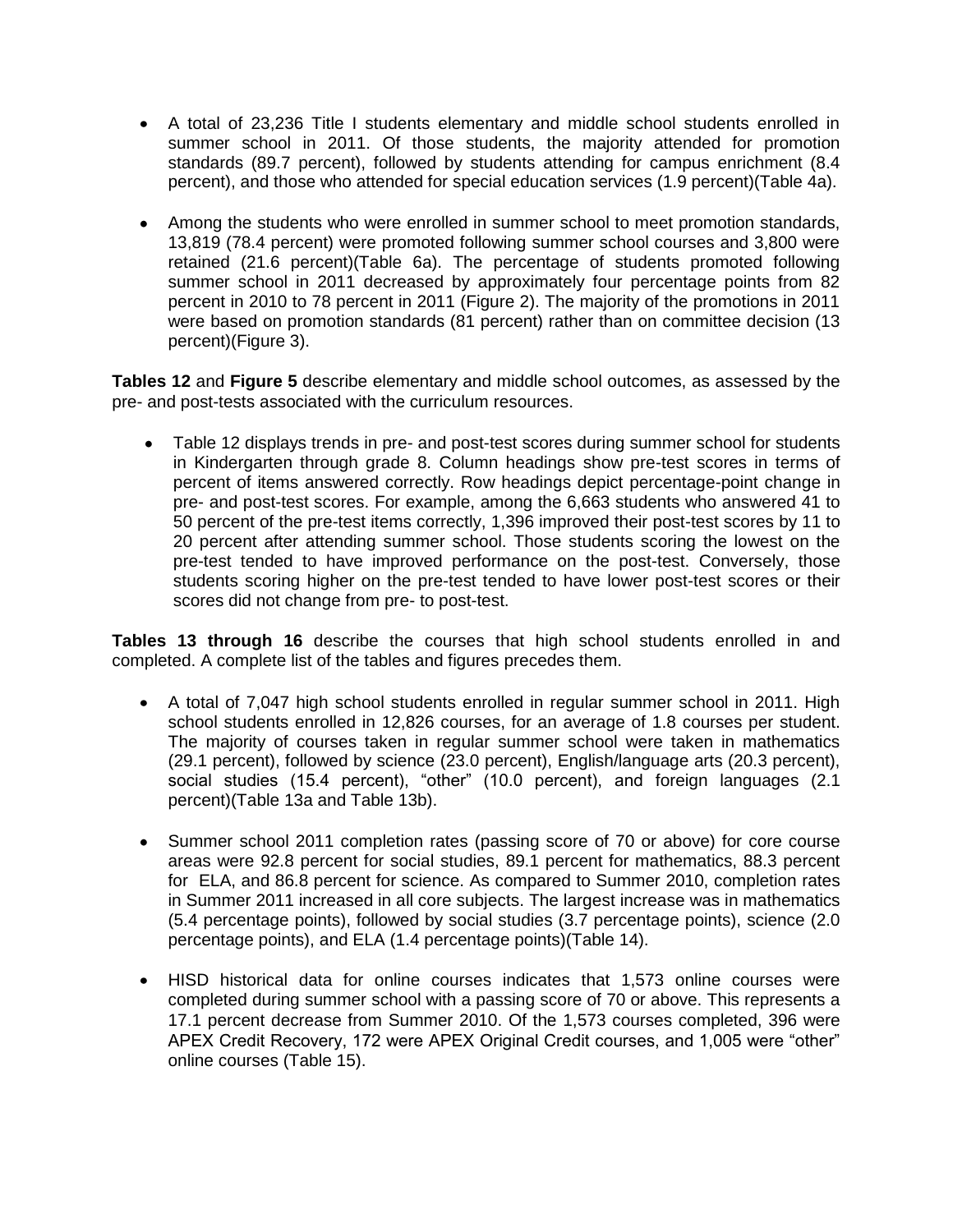In summary, of the elementary and middle school students enrolled in summer school in 2011, the vast majority of students attended for promotion standards, followed by a much lower percentage of students attending for campus enrichment. Among the students attending for promotion standards, the majority were promoted following summer school. Of those students promoted, most were promoted based on promotion standards, rather than committee decision. However, the TAKS passing rate for fifth and eighth graders who retook the test for the third time after summer school ranged from 18.6 percent to 24.6 percent for reading and 16.0 percent to 30.4 percent for math. An examination of pre- and post-test scores during summer school for elementary and middle school students revealed that, overall, students improved their scores from pre- to post-test. Similarly, across all subjects, the majority of high school students who enrolled in summer school courses in 2010 successfully completed their courses.

# **Administrative Response**

For 2012 and in response to the statistics shared by the Research and Accountability Department, HISD is recommending a variety of summer school programs to meet the needs of individual learners. By differentiating the programs offered to groups of students, increasing the time students are in summer school, and allowing for an extra day for teacher professional development, HISD will be better able to assist students in overcoming academic barriers to success. These strategies and ongoing initiatives will provide significant momentum as district staff continues to strengthen our summer school offerings for greater academic success, while still meeting the needs of all learners.

Should you have any further questions, please contact my office or Carla Stevens in Research and Accountability at 713-556-6700.

Tury B. Quince

**Attachment** 

cc: Superintendent's Direct Reports School Improvement Officers Martha Salazar-Zamora Efrain Olivo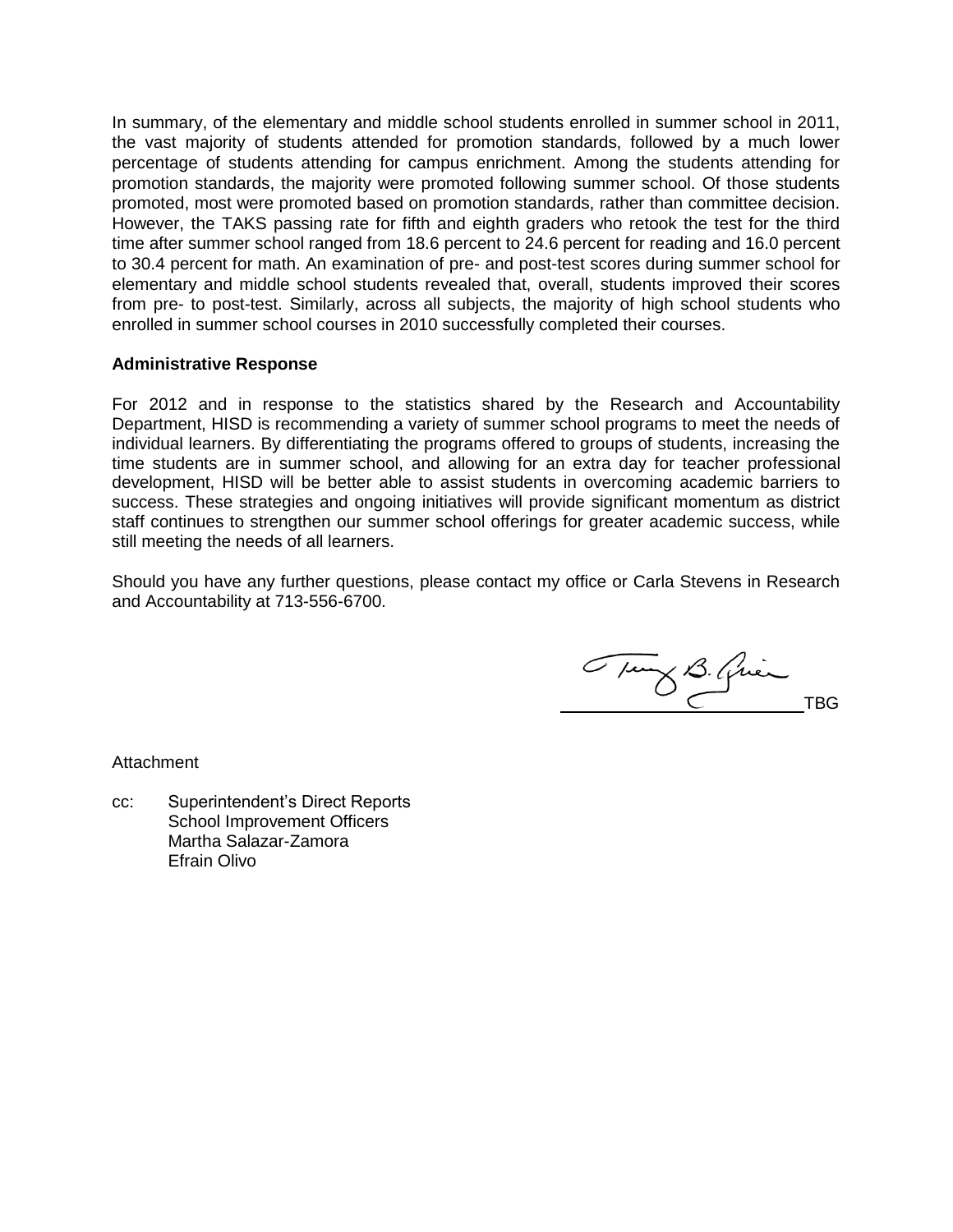# List of 2011 Tables and Figures

# *Number Page*

| Table 1<br>Table 2a | <b>HISD Enrollment, Spring 2011</b><br>Spring Promotion Standards by Grade: 2011                                                  | $\mathbf 5$<br>$\,6$ |
|---------------------|-----------------------------------------------------------------------------------------------------------------------------------|----------------------|
| Table 2b            | Spring Promotion Standards by Grade: 2010                                                                                         | $\,6$                |
| Table 3             | Number of Students Retained in Spring 2011 and Number of Students                                                                 | $\overline{7}$       |
|                     | Enrolled in Summer School 2011                                                                                                    |                      |
| Figure 1            | Promotion and Retained Status of the Spring 2011 Students Referred to<br><b>Summer School</b>                                     | $\overline{7}$       |
| Table 4a            | All Summer School Enrollment: All Students Attending for Promotion<br>Standards and Campus Enrichment by Grade Level              | 8                    |
| Table 4b            | Non-Title I Summer School 2011 Enrollment: All Students Attending for<br>Promotion Standards and Campus Enrichment by Grade Level | 8                    |
| Table 5             | Retained Students Enrolled Spring 2011 and Not Meeting Promotion<br><b>Standards Criteria</b>                                     | 9                    |
| Table 6a            | Summer Promotion Standards by Grade: 2011                                                                                         | 10                   |
| Table 6b            | Summer Promotion Standards by Grade: 2010                                                                                         | 10                   |
| Table 7a            | Cumulative Promotion Standards by Grade: 2011                                                                                     | 11                   |
| Table 7b            | Cumulative Promotion Standards by Grade: 2010                                                                                     | 11                   |
| Figure 2            | Number and Percent of 2010-2011 Students Who Met or Did Not Meet                                                                  | 12                   |
|                     | Promotion Standards by Semester and Total                                                                                         |                      |
| Figure 3            | Promotion Status of 2010–2011 Students in Grades 1-8 Based on<br><b>Promotion Standards</b>                                       | 13                   |
| Table 8             | Final Promotion Outcomes Based on Committee Decisions: 2009-2010 and<br>2010-2011                                                 | 14                   |
| Table 9             | Actual Promotion Rates: Rates of Students with a Grade Level Increase<br>from 2010-2011 to 2011-2012                              | 14                   |
| Figure 4            | The Number and Percentage of 2009-2010 Students Promoted or Retained<br>Based on Actual Fall 2011 Status                          | 15                   |
| Table 10            | <b>HISD Summer School Attendance: 2011</b>                                                                                        | 16                   |
| Table 11            | <b>TAKS Retesters Third Administration</b>                                                                                        | 16                   |
| Table 12            | Summer School 2011 - Percent Correct on Pretest by Percent Difference in<br><b>Pre and Posttest</b>                               | 17                   |
| Figure 5            | General Trends in Pre and Posttest Scores for Summer School 2011                                                                  | 18                   |
| Table 13a           | High School Summer School: Enrollment by Subject Area: 2011                                                                       | 19                   |
| Table 13b           | High School Summer School: Enrollment by Subject Area: 2010                                                                       | 19                   |
| Table 14            | High School Summer School: Courses Completed by Subject Area                                                                      | 20                   |
| Table 15            | High School Online Instruction: Courses Completed by Grade, Summer<br>2011 - HISD Historical Record                               | 20                   |
| Table 16            | High School Online Instruction: Courses Completed by Subject Area,<br>Summer 2011 - HISD Historical Record                        | 21                   |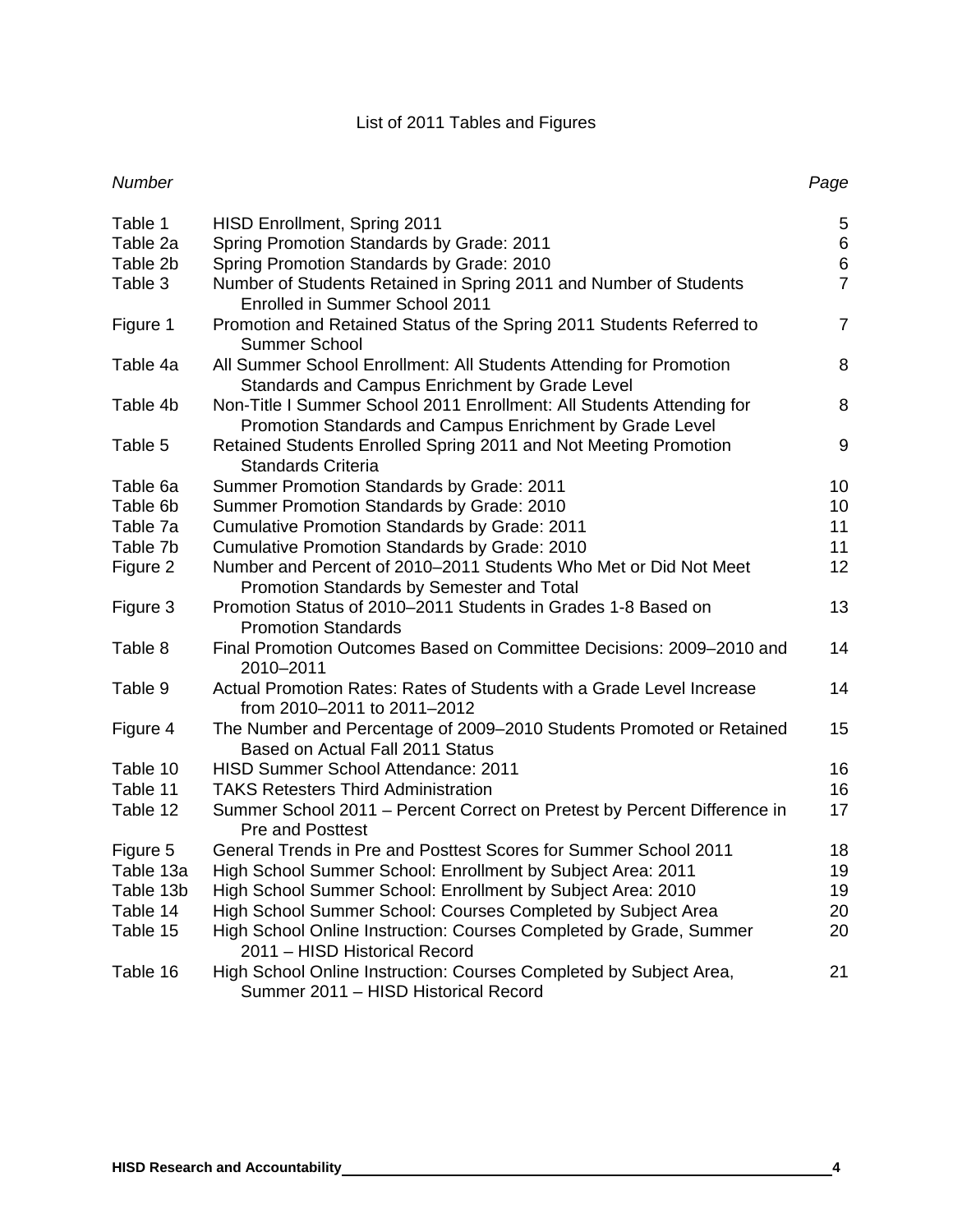|                | <b>African American</b> |      | Asian          |     | <b>Hispanic</b> |      |             | <b>Native American</b> |     | <b>Pacific Islander</b> | White  |      | <b>Not Identified</b> |       |         |
|----------------|-------------------------|------|----------------|-----|-----------------|------|-------------|------------------------|-----|-------------------------|--------|------|-----------------------|-------|---------|
| Grade          | N                       | %    | N              | %   | N               | $\%$ | $\mathbf N$ | %                      | N   | %                       | N      | %    | N                     | $\%$  | Total   |
| EE             | 103                     | 25.9 | $\overline{7}$ | 1.8 | 240             | 60.5 |             | 0.3                    | 2   | 0.5                     | 39     | 9.8  |                       |       | 397     |
| PK             | 3,853                   | 25.1 | 291            | 1.9 | 10,722          | 69.7 | 45          | 0.3                    | 11  | 0.1                     | 394    | 2.6  |                       |       | 15,379  |
| KG             | 3,769                   | 22.9 | 540            | 3.3 | 10,688          | 64.9 | 29          | 0.2                    | 16  | 0.1                     | 1,279  | 7.8  |                       |       | 16,481  |
|                | 4,093                   | 23.7 | 554            | 3.2 | 11,033          | 63.9 | 32          | 0.2                    | 22  | 0.1                     | 1,392  | 8.1  |                       |       | 17,275  |
| 2              | 4,055                   | 24.0 | 533            | 3.2 | 10,840          | 64.1 | 38          | 0.2                    | 13  | 0.1                     | 1,328  | 7.8  |                       |       | 16,918  |
| 3              | 3,933                   | 24.2 | 489            | 3.0 | 10,444          | 64.4 | 31          | 0.2                    | 11  | 0.1                     | 1,231  | 7.6  |                       |       | 16,227  |
| 4              | 4,026                   | 25.2 | 481            | 3.0 | 10,137          | 63.4 | 32          | 0.2                    | 8   | 0.1                     | 1,180  | 7.4  |                       |       | 15,987  |
| 5              | 3,747                   | 25.0 | 452            | 3.0 | 9,575           | 63.8 | 27          | 0.2                    | 13  | 0.1                     | 1,098  | 7.3  |                       |       | 15,014  |
| 6              | 3,345                   | 26.5 | 378            | 3.0 | 7,910           | 62.6 | 25          | 0.2                    | 8   | 0.1                     | 889    | 7.0  |                       |       | 12,626  |
|                | 3,393                   | 27.3 | 366            | 2.9 | 7,606           | 61.2 | 30          | 0.2                    | 12  | 0.1                     | 950    | 7.6  |                       |       | 12,429  |
| 8              | 3,400                   | 27.4 | 432            | 3.5 | 7,524           | 60.7 | 25          | 0.2                    | 19  | 0.2                     | 920    | 7.4  |                       |       | 12,401  |
| 9              | 3,911                   | 27.9 | 478            | 3.4 | 8,347           | 59.6 | 43          | 0.3                    | 17  | 0.1                     | 1,128  | 8.1  |                       |       | 14,011  |
| 10             | 3,351                   | 28.8 | 422            | 3.6 | 6,716           | 57.7 | 40          | 0.3                    | 29  | 0.2                     | 1,007  | 8.7  |                       |       | 11,641  |
| 11             | 2,911                   | 29.2 | 378            | 3.8 | 5,528           | 55.4 | 35          | 0.4                    | 34  | 0.3                     | 1,020  | 10.2 |                       |       | 9,981   |
| 12             | 282                     | 23.3 | 37             | 3.1 | 814             | 67.2 | 6           | 0.5                    | 5   | 0.4                     | 64     | 5.3  |                       |       | 1,212   |
| Not Identified |                         |      |                |     |                 | 0.0  |             |                        |     |                         |        |      | 2,188                 | 100.0 | 2,189   |
| Total          | 48,172                  | 25.3 | 5,838          | 3.1 | 118,125         | 62.1 | 439         | 0.2                    | 220 | 0.1                     | 13,919 | 7.3  | 2,188                 | 1.2   | 190,168 |

Source: Chancery, September 6, 2011

 A total of 190,168 students were enrolled in HISD in the Spring of 2011. The largest numbers of students enrolled were first grade students ( *N* = 17,275) and the lowest number of students enrolled were early education students ( *N* = 397).

Hispanic students represented the largest student group enrolled by ethnicity at 62.1 percent ( *N* = 118,125) and across all grade levels.

Of the students enrolled in HISD in the Spring of 2010, 1.2 percent ( *N* = 2,189) were not identified.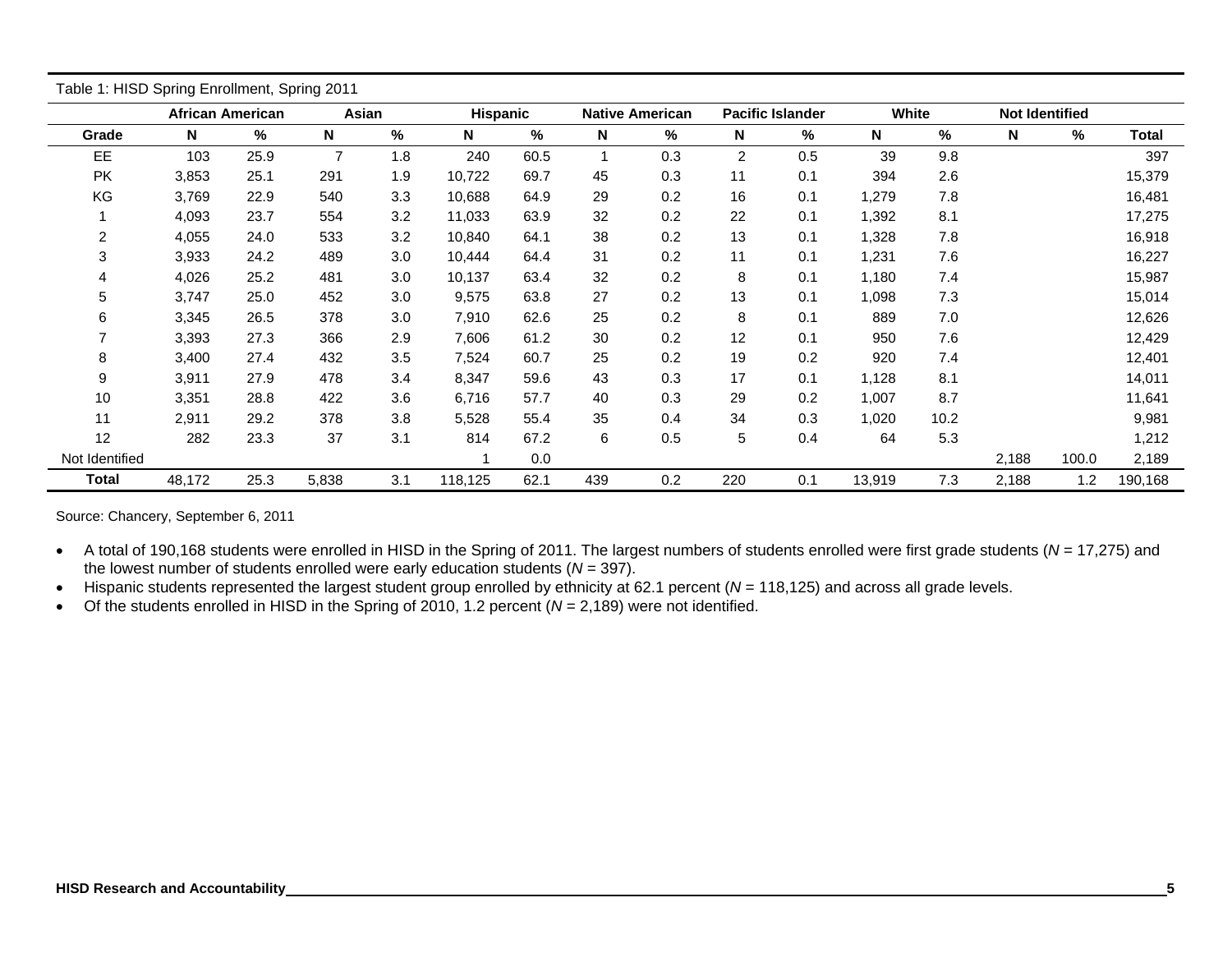|                |         | <b>Total Unduplicated N</b> |         |      |            | <b>Committee Decision</b> |     |            |         |      |            | <b>Promotion Standards</b> |      |            |         |
|----------------|---------|-----------------------------|---------|------|------------|---------------------------|-----|------------|---------|------|------------|----------------------------|------|------------|---------|
| Grade          |         |                             |         |      |            | Non-                      |     |            | Non-    |      |            | Non-                       |      |            | Non-    |
|                |         |                             | Non-    | All  | Title I    | Title l                   | All | Title l    | Title   | All  | Title I    | Title                      | All  | Title      | Title l |
|                | All     | Title                       | Title I |      | % Promoted |                           |     | % Retained |         |      | % Promoted |                            |      | % Retained |         |
|                | 17.264  | 14.118                      | 3,146   | 4.3  | 4.2        | 4.7                       | 0.2 | 0.1        | 0.3     | 84.9 | 84.3       | 87.6                       | 10.6 | 11.4       | 7.4     |
| $\overline{2}$ | 16,966  | 13.473                      | 3,493   | 4.5  | 4.5        | 4.6                       | 0.2 | 0.2        | 0.2     | 86.2 | 85.5       | 88.7                       | 9.1  | 9.8        | 6.4     |
| 3              | 16,352  | 12,612                      | 3,740   | 4.9  | 4.4        | 6.4                       | 0.2 | 0.2        | 0.2     | 75.1 | 74.0       | 79.1                       | 19.8 | 21.4       | 14.3    |
| 4              | 16,171  | 13.977                      | 2,194   | 5.8  | 5.0        | 11.0                      | 0.3 | 0.3        | $\star$ | 73.7 | 73.0       | 78.0                       | 20.2 | 21.7       | 10.9    |
| 5              | 15.202  | 13.917                      | 1.285   | 6.4  | 5.5        | 15.6                      | 0.2 | 0.2        | 0.4     | 82.0 | 82.2       | 80.0                       | 11.4 | 12.1       | 4.0     |
| 6              | 12.641  | 12.185                      | 456     | 14.2 | 13.5       | 34.4                      | 0.1 | 0.1        | ---     | 61.2 | 61.7       | 49.1                       | 24.4 | 24.7       | 16.4    |
|                | 12.551  | 12.107                      | 444     | 16.2 | 15.5       | 35.4                      | 0.2 | 0.2        | ---     | 59.0 | 59.4       | 48.4                       | 24.7 | 25.0       | 16.2    |
| 8              | 12,620  | 12,204                      | 416     | 20.4 | 19.6       | 44.7                      | 0.2 | 0.2        | $\star$ | 63.8 | 64.6       | 41.1                       | 15.6 | 15.6       | 13.9    |
| Total          | 119,767 | 104,593                     | 15,174  | 8.9  | 8.7        | 9.8                       | 0.2 | 0.2        | 0.2     | 74.4 | 73.6       | 80.2                       | 16.5 | 17.5       | 9.8     |

Table 2a: Promotion Standards by Grade, Spring 2011

Table 2b: Promotion Standards by Grade, Spring 2010

|        |         | <b>Total Unduplicated N</b> |         |      |            | <b>Committee Decision</b> |       |            |                 |      |            | <b>Promotion Standards</b> |      |            |                 |
|--------|---------|-----------------------------|---------|------|------------|---------------------------|-------|------------|-----------------|------|------------|----------------------------|------|------------|-----------------|
| Grade  | All     | Title I                     | Non-    | All  | Title I    | Non-<br>Title l           | All   | Title I    | Non-<br>Title I | All  | Title I    | Non-<br>Title l            | All  | Title I    | Non-<br>Title I |
|        |         |                             | Title l |      | % Promoted |                           |       | % Retained |                 |      | % Promoted |                            |      | % Retained |                 |
|        | 17.455  | 15.629                      | ,826    | 6.5  | 5.2        | 17.0                      | 0.1   | 0.1        |                 | 78.8 | 80.6       | 63.5                       | 14.7 | 14.1       | 19.4            |
| ົ<br>∠ | 16,361  | 14,759                      | ,602    | 7.1  | 5.7        | 20.2                      | < 0.1 | < 0.1      | < 0.1           | 82.4 | 84.3       | 65.2                       | 10.4 | 10.0       | 14.6            |
| 3      | 16.423  | 14,698                      | .725    | 8.7  | 7.5        | 18.3                      | 0.1   | 0.1        | 0.1             | 74.1 | 75.7       | 60.7                       | 17.1 | 16.7       | 20.9            |
| 4      | 15,946  | 14,351                      | .595    | 11.1 | 10.4       | 16.8                      | 0.3   | 0.3        |                 | 59.7 | 59.9       | 57.8                       | 29.0 | 29.4       | 25.2            |
| 5      | 14.267  | 12,767                      | .500    | 12.4 | 11.9       | 16.5                      | 0.1   | 0.1        |                 | 65.4 | 66.0       | 59.7                       | 22.2 | 22.0       | 23.9            |
| 6      | 12,616  | 11.774                      | 842     | 22.6 | 22.1       | 29.9                      | 1.0   | 0.9        | 2.9             | 49.4 | 51.4       | 21.5                       | 27.0 | 25.7       | 45.7            |
|        | 12.740  | 11.870                      | 870     | 25.0 | 24.3       | 33.7                      | .8    | 1.4        | 6.4             | 45.9 | 48.7       | 8.3                        | 27.3 | 25.5       | 51.6            |
| 8      | 12.468  | 11.550                      | 918     | 28.6 | 27.8       | 39.0                      | 2.1   | 1.7        | 6.5             | 48.3 | 51.3       | 10.8                       | 20.9 | 19.1       | 43.7            |
| Total  | 118,276 | 107.398                     | 10,878  | 14.3 | 13.5       | 21.8                      | 0.6   | 0.5        | 1.3             | 64.6 | 71.1       | 49.8                       | 20.6 | 19.9       | 27.1            |

\* Fewer than five students identified.

Source: Chancery, September 6, 2011

- At the end of the 2010–2011 academic year, 8.9 percent of HISD students were promoted based on committee decision and 74.4 percent were promoted based on promotion standards. As compared to the 2009–2010 academic year, promotions based on committee decisions decreased by 5.4 percentage points and promotions based on promotion standards increased by 9.8 percentage points.
- The percentage on Non-Title I students promoted based on committee decision decreased from Spring 2010 to 2011. Specifically, in Spring of 2010, 21.8 percent of Non-Title I students were promoted by committee, as compared to 9.8 percents at the end of 2011.
- Additionally, the percentage of Title I students promoted based on promotion standards increased in Spring 2011 (73.6 percent), as compared to Title I students in 2010 (71.1 percent).
- The biggest change from Spring 2010 to 2011 was the percentage of Non-Title I students who were promoted based on promotion standards. Namely, Non-Title I students promoted based on promotion standards increased from 49.8 percent in Spring 2010 to 80.2 percent in Spring 2011.

### **HISD Research and Accountability 6**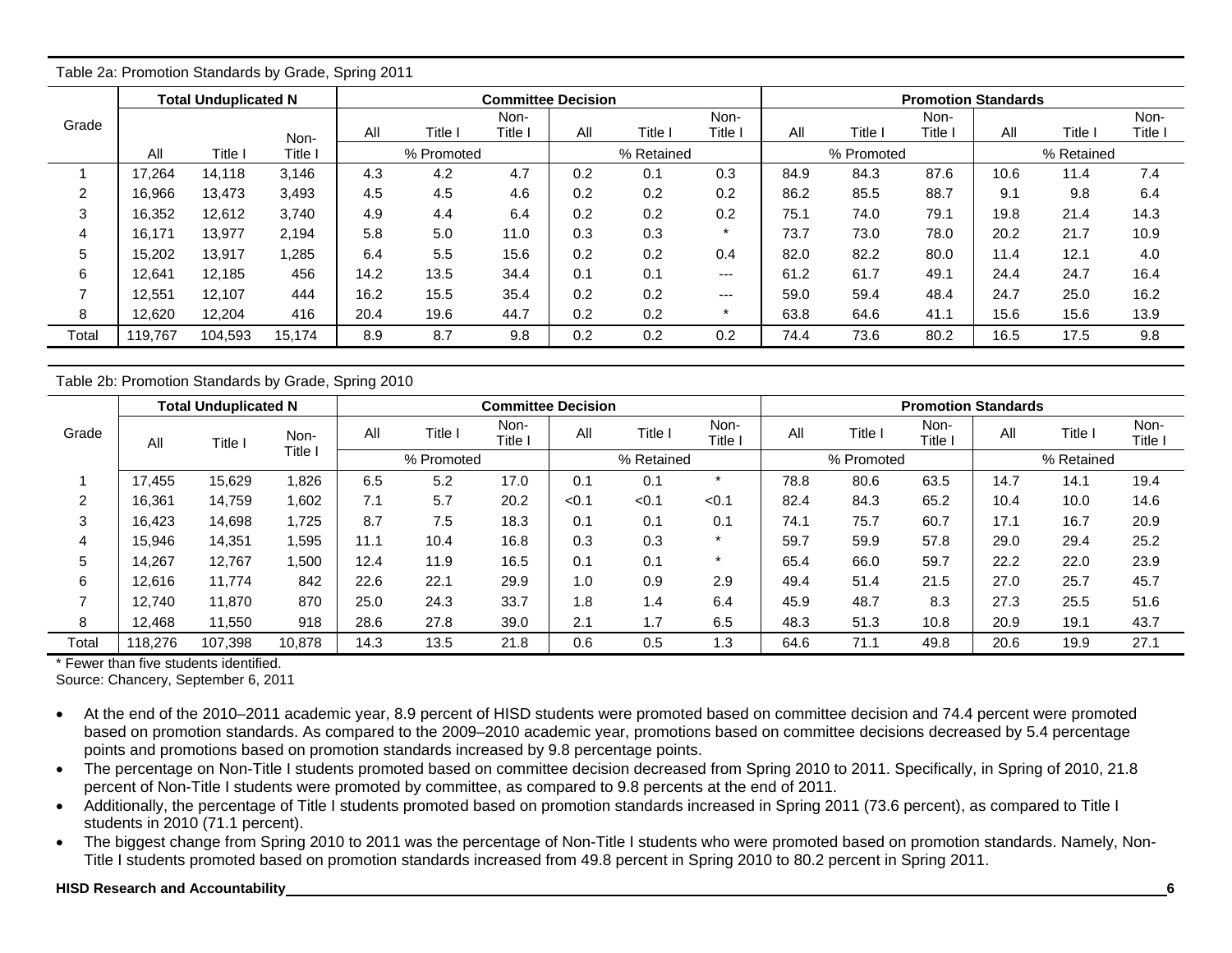| Grade        | <b>Retained in Spring</b> | <b>Enrolled in Summer School</b> | <b>Difference</b> |
|--------------|---------------------------|----------------------------------|-------------------|
|              | 1,863                     | 1,508                            | 355               |
| 2            | 1.574                     | 1,330                            | 244               |
| 3            | 3,265                     | 3,016                            | 249               |
| 4            | 3,315                     | 3,071                            | 244               |
| 5            | 1.760                     | 1.576                            | 184               |
| 6            | 3,100                     | 2,741                            | 359               |
|              | 3,113                     | 2,743                            | 370               |
| 8            | 1.986                     | 1,634                            | 352               |
| <b>Total</b> | 19.976                    | 17.619                           | 2,357             |

Source: Chancery, September 6, 2011 *Note.* Records with errors not included.

Of the 19,976 students retained in the Spring of 2011, 88.2 percent ( $N = 17,619$ ) went on to enroll in summer school courses during the 2011 summer session.



Figure 1. Promotion and Retained Status of the Spring 2011 Students Referred to Summer School (2010 N=25,059 2011 N=19,976)

- The percentage of students who were promoted following the summer session in 2011 was 69 percent ( $N = 13,819$ ), a decrease of two percentage points from the summer of 2010.
- The percentage of students not attending summer school in 2010 and 2011 remained stable at 12 percent.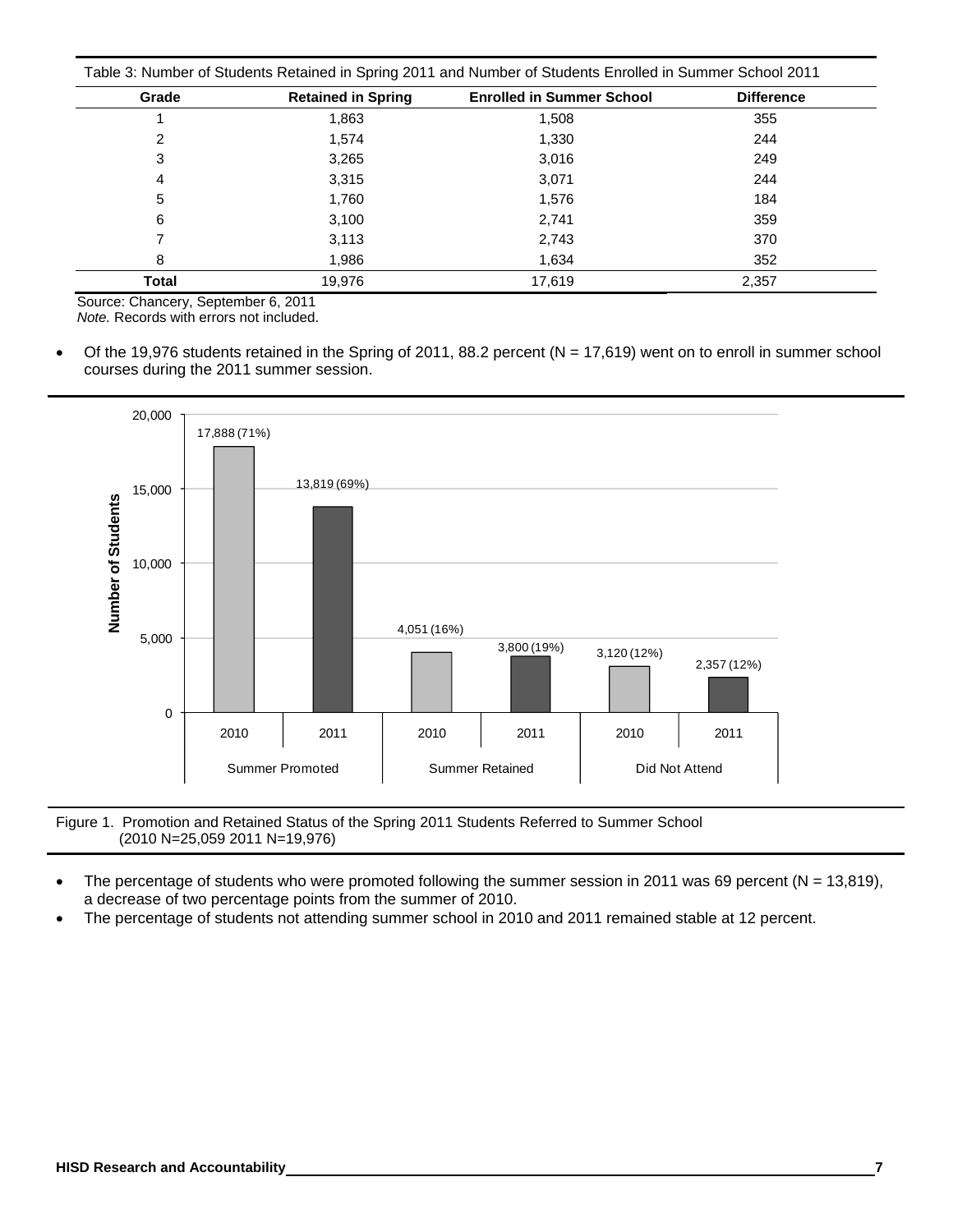|       |  | Table 4a: Title I Summer School Enrollment: All Students Attending for Promotion Standards and Campus Enrichment by Grade |
|-------|--|---------------------------------------------------------------------------------------------------------------------------|
| ∟evel |  |                                                                                                                           |

|                    | <b>Total</b> |        | <b>Promotion Standards</b> |       | <b>Campus Enrichment</b> |     | <b>Special Education</b> |
|--------------------|--------------|--------|----------------------------|-------|--------------------------|-----|--------------------------|
| 2010-2011<br>Grade | N            | N      | %                          | N     | %                        | N   | %                        |
| EE.                | 70           | 45     | 64.3                       | 0     | 0.0                      | 25  | 35.7                     |
| <b>PK</b>          | 2,125        | 2,119  | 99.7                       | 0     | 0.0                      | 6   | 0.3                      |
| KG                 | 2,308        | 2,270  | 98.4                       | 28    | 1.2                      | 10  | 0.4                      |
|                    | 1,637        | 1,317  | 80.5                       | 268   | 16.4                     | 52  | 3.2                      |
| 2                  | 1,492        | 1,134  | 76.0                       | 290   | 19.4                     | 68  | 4.6                      |
| 3                  | 2,827        | 2,522  | 89.2                       | 253   | 8.9                      | 52  | 1.8                      |
| 4                  | 3,312        | 2,856  | 86.2                       | 395   | 11.9                     | 61  | 1.8                      |
| 5                  | 1,901        | 1,550  | 81.5                       | 309   | 16.3                     | 42  | 2.2                      |
| 6                  | 2,946        | 2,701  | 91.7                       | 203   | 6.9                      | 42  | 1.4                      |
| ⇁                  | 2,893        | 2,717  | 93.9                       | 132   | 4.6                      | 44  | 1.5                      |
| 8                  | 1,725        | 1,613  | 93.5                       | 65    | 3.8                      | 47  | 2.7                      |
| Total              | 23,236       | 20,844 | 89.7                       | 1,943 | 8.4                      | 449 | 1.9                      |

Source: Chancery, September 6, 2011

 The highest percentages of students attending summer school due to promotion standards were in pre-Kindergarten, Kindergarten, and grades six through eight, with over 90 percent at each grade level.

 The highest percentages of students attending summer school for campus enrichment were in grades one, two, and five.

Table 4b: Non-Title I Summer School 2011 Enrollment: All Students Attending for Promotion Standards and Campus Enrichment by Grade Level

|                    | <b>Total</b> |       | <b>Promotion Standards</b> |             | <b>Campus Enrichment</b> |                | <b>Special Education</b> |
|--------------------|--------------|-------|----------------------------|-------------|--------------------------|----------------|--------------------------|
| 2010-2011<br>Grade | N            | N     | %                          | N           | %                        | N              | %                        |
| EE                 | 36           | 31    | 86.1                       | $\Omega$    | 0.0                      | 5              | 13.9                     |
| <b>PK</b>          | 328          | 328   | 100.0                      | 0           | 0.0                      | 0              | 0.0                      |
| KG                 | 339          | 336   | 99.1                       | 2           | 0.6                      |                | 0.3                      |
|                    | 228          | 191   | 83.8                       | 27          | 11.8                     | 10             | 4.4                      |
| 2                  | 242          | 196   | 81.0                       | 31          | 12.8                     | 15             | 6.2                      |
| 3                  | 565          | 494   | 87.4                       | 54          | 9.6                      | 17             | 3.0                      |
| 4                  | 243          | 215   | 88.5                       | 22          | 9.1                      | 6              | 2.5                      |
| 5                  | 37           | 26    | 70.3                       | 6           | 16.2                     | 5              | 13.5                     |
| 6                  | 42           | 40    | 95.2                       | $\Omega$    | 0.0                      | $\overline{2}$ | 4.8                      |
| 7                  | 28           | 26    | 92.9                       | $\mathbf 0$ | 0.0                      | 2              | 7.1                      |
| 8                  | 22           | 21    | 95.5                       | 0           | 0.0                      |                | 4.5                      |
| <b>Total</b>       | 2,110        | 1,904 | 90.2                       | 142         | 6.7                      | 64             | 3.0                      |

Source: Chancery, September 6, 2011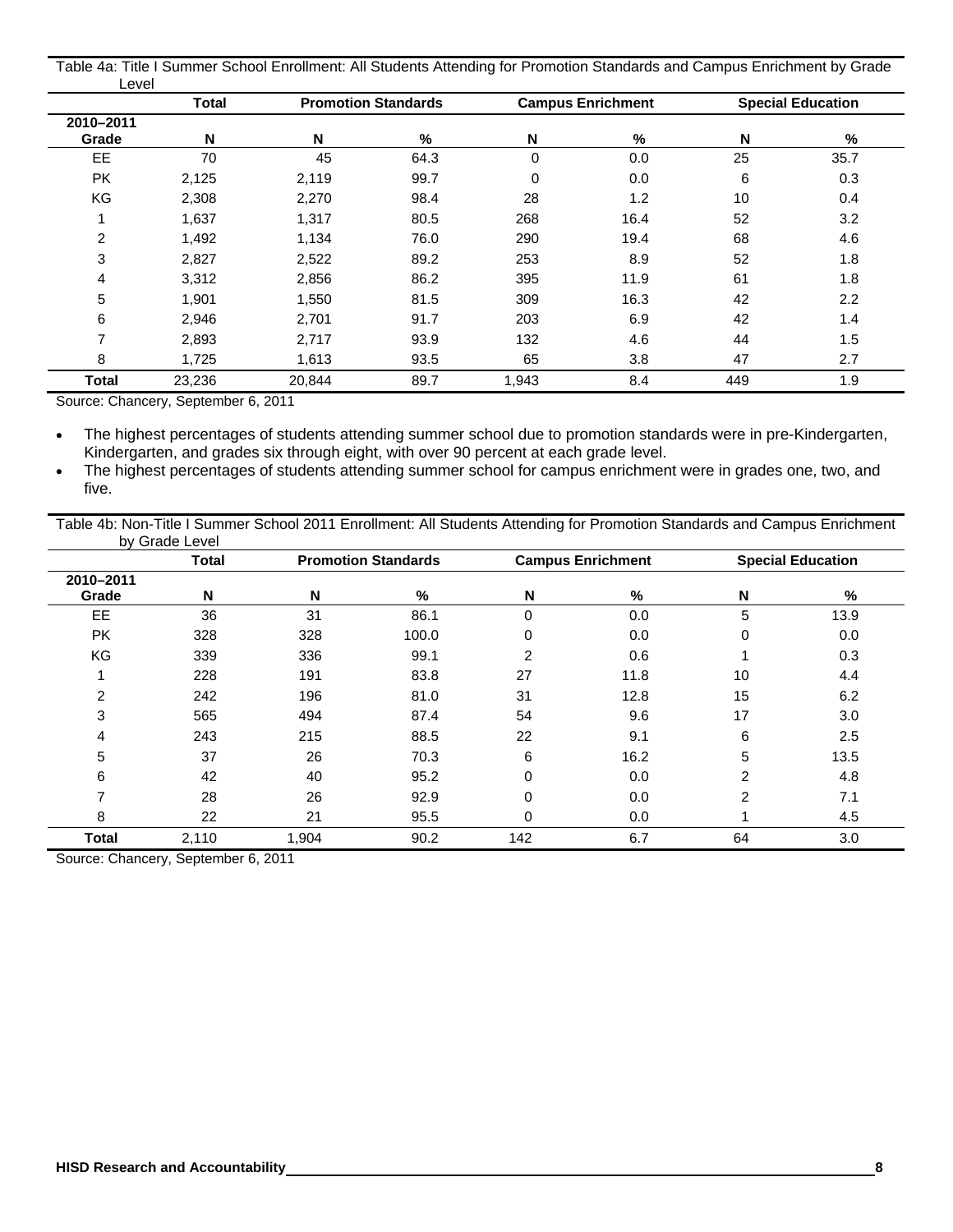| Grade        | Total   |       | <b>HFWE</b> |       | <b>TAKS Reading</b> |        | <b>TAKS Mathematics</b> |       | <b>Course Grades</b> |       | <b>Course Grades Only</b> |
|--------------|---------|-------|-------------|-------|---------------------|--------|-------------------------|-------|----------------------|-------|---------------------------|
| 2010-2011    | (Undup) | N     | %           | N     | %                   | N      | %                       |       | %                    | N     | %                         |
|              | ,863    | 880   | 47.2        |       |                     |        |                         | 1,628 | 87.4                 | 856   | 45.9                      |
|              | .574    | 303   | 19.3        |       |                     |        |                         | 1,428 | 90.7                 | 1,148 | 72.9                      |
| ◠            | 3,265   |       |             | 1,706 | 52.3                |        |                         | 1,477 | 45.2                 | 712   | 21.8                      |
|              | 3,315   |       |             | 2,145 | 64.7                | 1,700  | 51.3                    | 1,188 | 35.8                 | 331   | 10.0                      |
| :5           | 1.760   |       |             | 1,143 | 64.9                | 858    | 48.8                    | 829   | 47.1                 | 259   | 14.7                      |
| 6            | 3,100   |       |             | 2,044 | 65.9                | 767, ا | 57.0                    | 789   | 25.5                 | 203   | 6.5                       |
|              | 3,113   |       |             | 1,747 | 56.1                | 2,043  | 65.6                    | 951   | 30.5                 | 358   | 11.5                      |
| 8            | 986.    |       |             | 836   | 42.1                | 1,404  | 70.7                    | 675   | 34.0                 | 225   | 11.3                      |
| <b>Total</b> | 19.976  | 1.183 | 5.9         | 9,621 | 48.2                | 7.772  | 38.9                    | 8,965 | 44.9                 | 4,092 | 20.5                      |

Table 5: Retained Students Enrolled Spring 2011 and Not Meeting Promotion Standards Criteria

% – Percent of grade level retention

Source: Chancery, September 6, 2011

*Note.* The total numbers of students are unduplicated counts, however, students may be counted in multiple criteria.

 The largest percentage of students retained in Spring 2011 were retained because they did not meet the TAKS Reading test criterion (48.2 percent). Sixth grade students had the highest percentage of retained students not meeting this criterion (65.9 percent), closely followed by fifth grade students (64.9 percent) and fourth grade students (64.7 percent).

 $\bullet$  Grade level percentages of students not meeting the TAKS Reading and Mathematics criteria exceeded 50 percent in grades three through seven in Reading and grades four, six, seven, and eight in Mathematics.

 Course grades accounted for the second highest percentage (44.9 percent) of students not meeting promotion standards in the Spring of 2011. Percentages were higher in grades one and two, exceeding 50 percent, as compared to other grades.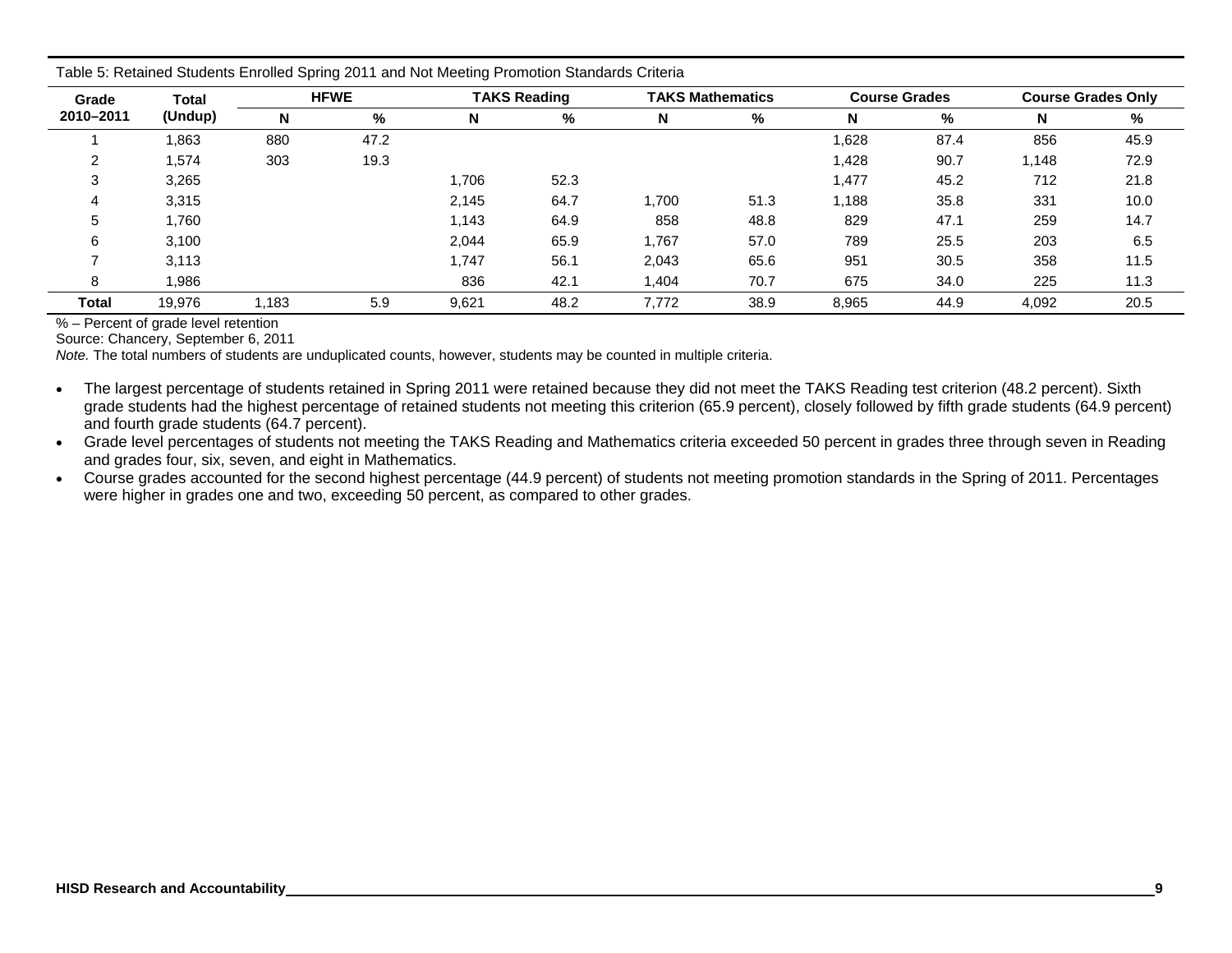|       |        | rable oa. Ffornollon Standards by Grade, Summer ZOTT |         |      |                |                           |     |            |         |      |                |                            |      |            |         |
|-------|--------|------------------------------------------------------|---------|------|----------------|---------------------------|-----|------------|---------|------|----------------|----------------------------|------|------------|---------|
|       |        | <b>Total Unduplicated N</b>                          |         |      |                | <b>Committee Decision</b> |     |            |         |      |                | <b>Promotion Standards</b> |      |            |         |
|       |        |                                                      |         |      |                | Non-                      |     |            | Non-    |      |                | Non-                       |      |            | Non-    |
|       |        |                                                      | Non-    | All  | <b>Title I</b> | Title I                   | All | Title I    | Title I | All  | <b>Title I</b> | Title I                    | All  | Title I    | Title I |
| Grade | All    | Title I                                              | Title I |      | % Promoted     |                           |     | % Retained |         |      | % Promoted     |                            |      | % Retained |         |
|       | .508   | 1,317                                                | 191     | 18.2 | 17.3           | 24.6                      | 0.0 | 0.0        | 0.0     | 35.4 | 35.8           | 33.0                       | 46.4 | 46.9       | 42.4    |
| 2     | 1,330  | 1,134                                                | 196     | 22.7 | 22.9           | 21.4                      | 0.0 | 0.0        | 0.0     | 46.1 | 46.6           | 42.9                       | 31.2 | 30.4       | 35.7    |
| 3     | 3,016  | 2,522                                                | 494     | 33.9 | 34.1           | 32.8                      | 0.0 | 0.0        | 0.0     | 51.5 | 51.5           | 51.0                       | 14.7 | 14.4       | 16.2    |
| 4     | 3,071  | 2.856                                                | 215     | 35.1 | 34.5           | 43.3                      | 0.0 | 0.0        | 0.0     | 57.4 | 57.9           | 51.6                       | 7.5  | 7.6        | 5.1     |
| 5     | 1,576  | 1,550                                                | 26      | 20.0 | 19.8           | 30.8                      | 0.0 | 0.0        | 0.0     | 21.9 | 21.8           | 26.9                       | 58.1 | 58.4       | 42.3    |
| 6     | 2.741  | 2.701                                                | 40      | 37.8 | 37.8           | 40.0                      | 0.0 | 0.0        | 0.0     | 56.4 | 56.5           | 55.0                       | 5.7  | 5.7        | 5.0     |
| 7     | 2,743  | 2,717                                                | 26      | 37.4 | 37.4           | 34.6                      | 0.0 | 0.0        | 0.0     | 56.7 | 56.7           | 57.7                       | 5.9  | 5.9        | 7.7     |
| 8     | 1,634  | 1,613                                                | 21      | 27.8 | 27.9           | 23.8                      | 0.0 | 0.0        | 0.0     | 24.5 | 24.1           | 52.4                       | 47.7 | 48.0       | 23.8    |
| Total | 17,619 | 16,410                                               | ,209    | 31.3 | 31.2           | 31.6                      | 0.0 | 0.0        | 0.0     | 47.2 | 47.2           | 46.7                       | 21.6 | 21.6       | 21.7    |

Table 6a: Promotion Standards by Grade, Summer 2011

Source: Chancery, September 6, 2011

Table 6b: Promotion Standards by Grade, Summer 2010

|                |        | <b>Total Unduplicated N</b> |                |      |            | <b>Committee Decision</b> |     |                |         |      |            | <b>Promotion Standards</b> |      |            |                |
|----------------|--------|-----------------------------|----------------|------|------------|---------------------------|-----|----------------|---------|------|------------|----------------------------|------|------------|----------------|
|                |        |                             |                |      |            | Non-                      |     |                | Non-    |      |            | Non-                       |      |            | Non-           |
|                |        |                             | Non-           | All  | Title I    | Title l                   | All | <b>Title I</b> | Title I | All  | Title I    | <b>Title I</b>             | All  | Title I    | <b>Title I</b> |
| Grade          | All    | Title I                     | <b>Title I</b> |      | % Promoted |                           |     | % Retained     |         |      | % Promoted |                            |      | % Retained |                |
|                | 2.163  | 1,905                       | 258            | 21.2 | 21.1       | 21.7                      | 0.0 | 0.0            | 0.0     | 45.6 | 45.0       | 49.6                       | 33.2 | 33.9       | 28.7           |
| $\overline{2}$ | .468   | 1,298                       | 170            | 26.7 | 27.5       | 20.6                      | 0.0 | 0.0            | 0.0     | 46.0 | 45.1       | 52.9                       | 27.2 | 27.3       | 26.5           |
| 3              | 2.475  | 2,265                       | 210            | 34.9 | 34.8       | 35.7                      | 0.0 | 0.0            | 0.0     | 47.1 | 47.3       | 45.2                       | 18.0 | 17.9       | 19.0           |
| 4              | 4,288  | 4,026                       | 262            | 35.5 | 35.8       | 31.3                      | 0.0 | 0.0            | 0.0     | 55.4 | 55.5       | 54.2                       | 9.0  | 8.7        | 14.5           |
| 5              | 2.772  | 2,568                       | 204            | 24.4 | 24.3       | 25.0                      | 0.0 | 0.0            | 0.0     | 42.5 | 43.0       | 35.3                       | 33.2 | 32.6       | 39.7           |
| 6              | 3.150  | 2,916                       | 234            | 24.0 | 23.1       | 35.0                      | 0.0 | 0.0            | 0.0     | 69.4 | 70.7       | 52.6                       | 6.6  | 6.1        | 12.4           |
|                | 3,288  | 2,997                       | 291            | 25.2 | 24.6       | 32.3                      | 0.0 | 0.0            | 0.0     | 68.3 | 70.1       | 50.5                       | 6.4  | 5.4        | 17.2           |
| 8              | 2,335  | 2,103                       | 232            | 29.6 | 29.5       | 31.0                      | 0.0 | 0.0            | 0.0     | 37.7 | 38.6       | 29.7                       | 32.6 | 31.9       | 39.2           |
| Total          | 21.939 | 20,078                      | 1,861          | 28.2 | 28.1       | 29.4                      | 0.0 | 0.0            | 0.0     | 53.3 | 53.9       | 46.5                       | 18.5 | 17.9       | 24.1           |

Source: Chancery, September 6, 2011

• The percentage of HISD students promoted by committee increased by 3.1 percentage points from Summer 2010 (28.2 percent) to Summer 2011 (31.3 percent). This trend was consistent for both Title I and Non-Title I students.

• In return, the percentage of HISD students that were promoted based on promotion standards decreased by 6.1 percentage points from Summer 2010 (53.3 percent) to Summer 2011 (47.2 percent).

• The percentage of Non-Title I students retained based on promotion standards decreased by 2.4 percentage points from Summer 2010 (24.1 percent) to Summer 2011 (21.7 percent). However, there was a 3.7 percentage point increase in the percentage of Title I students retained from Summer 2010 (17.9 percent) to Summer 2011 (21.6 percent).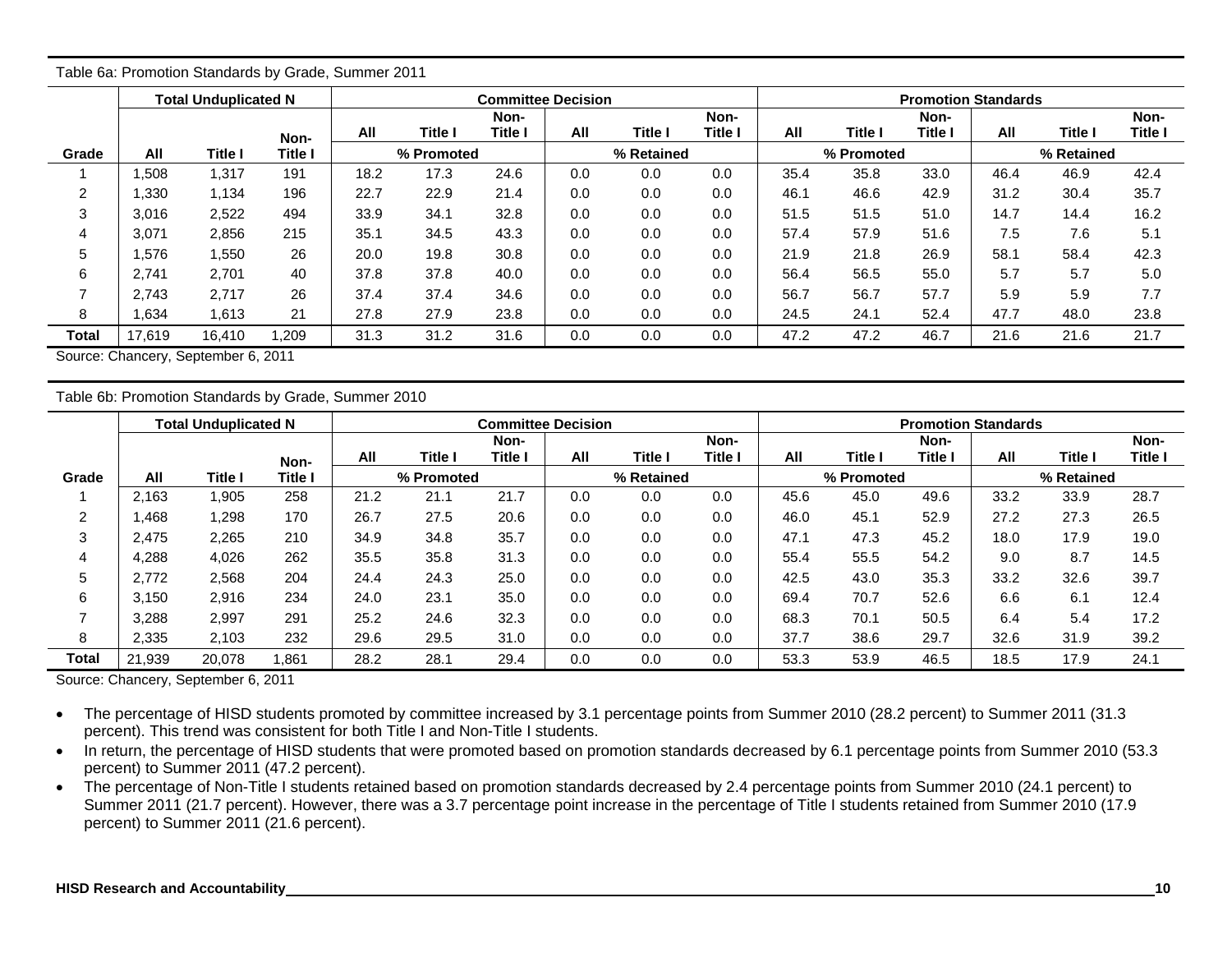|                |         | <b>Total Unduplicated N</b> |                |      |            | <b>Committee Decision</b> |     |            |         |      |            | <b>Promotion Standards</b> |     |            |         |
|----------------|---------|-----------------------------|----------------|------|------------|---------------------------|-----|------------|---------|------|------------|----------------------------|-----|------------|---------|
|                |         |                             |                |      |            | Non-                      |     |            | Non-    |      |            | Non-                       |     |            | Non-    |
|                |         |                             | Non-           | All  | Title I    | Title l                   | All | Title I    | Title I | All  | Title l    | Title I                    | All | Title I    | Title I |
| Grade          | All     | Title I                     | <b>Title I</b> |      | % Promoted |                           |     | % Retained |         |      | % Promoted |                            |     | % Retained |         |
|                | 17.264  | 14.118                      | 3.146          | 5.9  | 5.8        | 6.2                       | 0.1 | 0.0        | 0.2     | 88.0 | 87.7       | 89.6                       | 6.0 | 6.5        | 4.0     |
| $\overline{2}$ | 16,966  | 13.473                      | 3,493          | 6.3  | 6.4        | 5.8                       | 0.0 | 0.0        | $\star$ | 89.8 | 89.4       | 91.2                       | 3.8 | 4.1        | 2.9     |
| 3              | 16,352  | 12,612                      | 3.740          | 11.1 | 11.3       | 10.7                      | 0.1 | 0.0        | 0.2     | 84.6 | 84.3       | 85.9                       | 4.2 | 4.4        | 3.2     |
| 4              | 16.171  | 13.977                      | 2.194          | 12.5 | 12.0       | 15.3                      | 0.0 | 0.0        | 0.0     | 84.6 | 84.8       | 83.0                       | 2.9 | 3.1        | 1.7     |
| 5              | 15,202  | 13,917                      | .285           | 8.5  | 7.8        | 16.3                      | 0.1 | 0.1        | 0.4     | 84.3 | 84.6       | 80.5                       | 7.2 | 7.6        | 2.8     |
| 6              | 12,641  | 12,185                      | 456            | 22.4 | 21.9       | 37.9                      | 0.0 | 0.0        | 0.0     | 73.5 | 74.2       | 53.9                       | 4.0 | 3.9        | 8.1     |
|                | 12,551  | 12.107                      | 444            | 24.4 | 23.9       | 37.4                      | 0.1 | 0.1        | 0.0     | 71.4 | 72.1       | 51.8                       | 4.2 | 3.9        | 10.8    |
| 8              | 12,620  | 12,204                      | 416            | 24.0 | 23.3       | 45.9                      | 0.0 | $\star$    | $\ast$  | 67.0 | 67.8       | 43.8                       | 8.9 | 8.9        | 10.1    |
| Total          | 119,767 | 104,593                     | 15.174         | 13.5 | 13.6       | 12.4                      | 0.1 | 0.0        | 0.1     | 81.4 | 81.0       | 83.9                       | 5.1 | 5.3        | 3.6     |

Table 7a: Cumulative Promotion Standards by Grade, Total 2011

\* Fewer than five students identified

Source: Chancery, September 6, 2011

Table 7b: Cumulative Promotion Standards by Grade, Total 2010

|       |         | <b>Total Unduplicated N</b> |         |      |                | <b>Committee Decision</b> |     |            |         | <b>Promotion Standards</b> |            |         |     |                |         |  |
|-------|---------|-----------------------------|---------|------|----------------|---------------------------|-----|------------|---------|----------------------------|------------|---------|-----|----------------|---------|--|
|       |         |                             |         |      |                | Non-                      |     |            | Non-    |                            |            | Non-    |     |                | Non-    |  |
|       |         |                             | Non-    | All  | <b>Title I</b> | Title I                   | All | Title I    | Title I | All                        | Title I    | Title I | All | <b>Title I</b> | Title I |  |
| Grade | All     | Title l                     | Title I |      | % Promoted     |                           |     | % Retained |         |                            | % Promoted |         |     | % Retained     |         |  |
|       | 17.455  | 15.629                      | ,826    | 9.1  | 7.8            | 20.0                      |     |            | 0.0     | 84.4                       | 86.1       | 70.5    | 6.4 | 6.1            | 9.4     |  |
| 2     | 16,361  | 14,759                      | 1,602   | 9.5  | 8.1            | 22.4                      |     |            | 0.0     | 86.5                       | 88.2       | 70.8    | 3.9 | 3.6            | 6.8     |  |
| 3     | 16,423  | 14,698                      | 1,725   | 13.9 | 12.9           | 22.7                      | 0.0 | 0.0        | 0.0     | 81.2                       | 83.0       | 66.2    | 4.9 | 4.1            | 11.1    |  |
| 4     | 15.946  | 14.351                      | .595    | 20.6 | 20.5           | 21.9                      |     |            | 0.0     | 74.6                       | 75.4       | 66.7    | 4.8 | 4.0            | 11.3    |  |
| 5     | 14.267  | 12.767                      | ,500    | 17.2 | 16.8           | 19.9                      |     |            | 0.0     | 73.6                       | 74.7       | 64.5    | 9.2 | 8.5            | 15.7    |  |
| 6     | 12.616  | 11.774                      | 842     | 28.6 | 27.8           | 39.7                      | 0.3 | 0.2        | 1.0     | 66.7                       | 68.9       | 36.1    | 4.4 | 3.1            | 23.3    |  |
|       | 12.740  | 11.870                      | 870     | 31.5 | 30.5           | 44.5                      | 0.5 | 0.4        | 2.4     | 63.6                       | 66.4       | 25.2    | 4.4 | 2.7            | 27.9    |  |
| 8     | 12.468  | 11.550                      | 918     | 34.2 | 33.2           | 46.8                      | 0.7 | 0.6        | 2.3     | 55.4                       | 58.3       | 18.3    | 9.7 | 7.9            | 32.6    |  |
| Total | 118.276 | 107,398                     | 10.878  | 19.5 | 18.8           | 26.8                      | 0.2 | 0.1        | 0.5     | 74.4                       | 76.1       | 57.8    | 5.9 | 5.0            | 15.0    |  |

\* Fewer than five students identified

Source: Chancery, September 6, 2011

 Overall, the cumulative promotion rate, based on committee decision, decreased for Title I students from 2010 (18.8 percent) to 2011 (13.6 percent); a similar trend was seen with Non-Title I students (26.8 percent and 12.4 percent, respectively).

Promotion rates based on promotion standards for Title I students increased by 4.9 percentage points from 2010 (76.1 percent) to 2011 (81.0 percent). Likewise, the percentage of Non-Title I students that were promoted due to promotion standards increased by 26.1 percentage points from 2010 (57.8 percent) to 2011 (83.9 percent). This increase was reciprocated by an 11.4 percent decrease in the percentage of Non-Title I students who were retained based on promotion standards from 2010 (15.0 percent) to 2011 (3.6 percent). The percentage of Title I students retained based on promotion standards remained relatively stable from 2010 (5.0 percent) to 2011 (5.3 percent).

### **HISD Research and Accountability 11 11**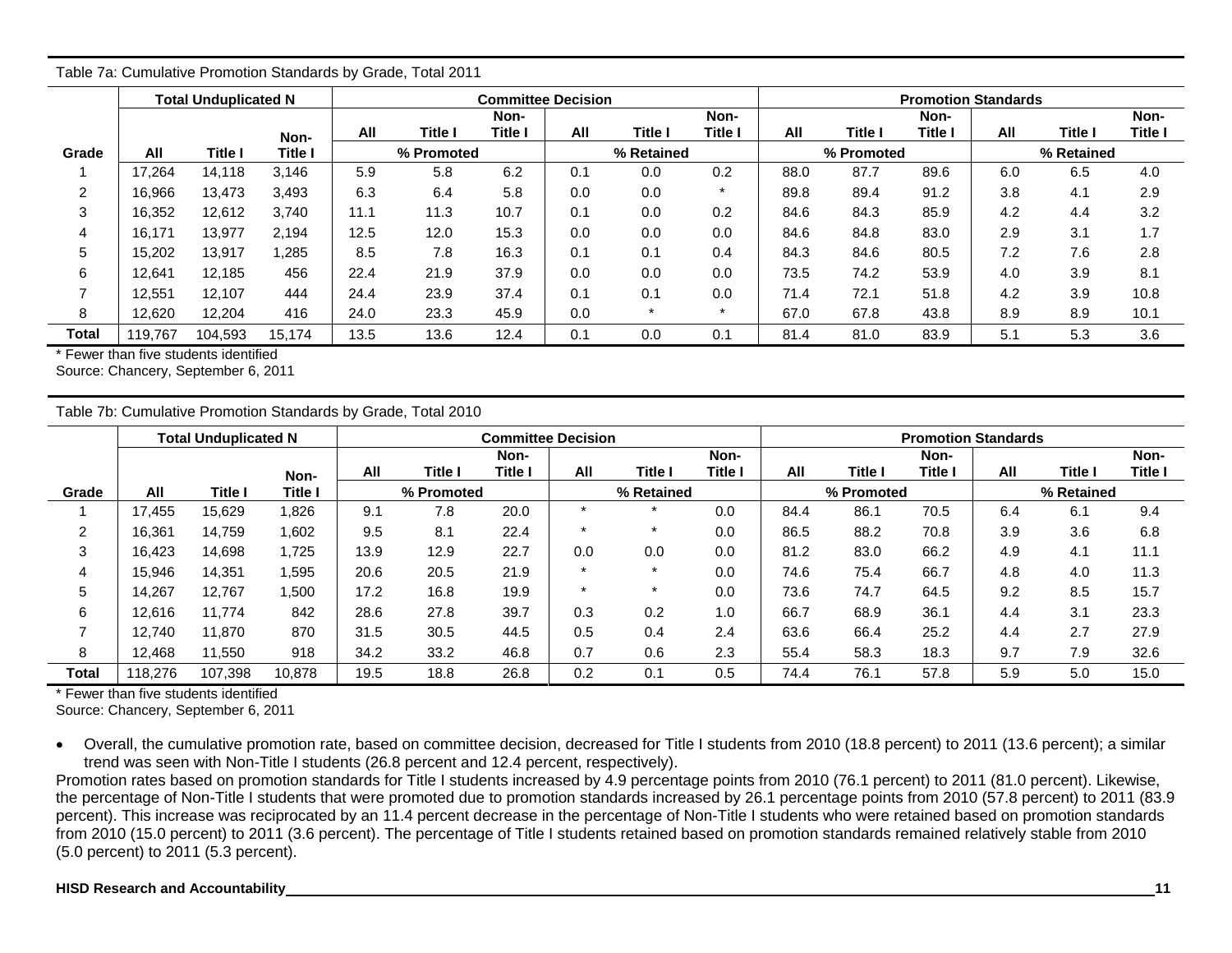

Figure 2. Number and Percent of 2010–2011 Students in Grades 1–8 Who Met or Did Not Meet Promotion Standards by Semester and Total (2010 N=118,276; 2011 N=119,767)

- The total 2010–2011 percentage of promotions based on promotion standards increased one percentage point over the previous year, from 94 percent in 2009–2010 to 95 percent in 2010–2011.
- The percentage of students promoted at the end of spring increased by four percentage points from 2010 (79 percent) to 2011 (83 percent). In contrast, the percentage of students promoted after summer decreased by four percentage points from 2010 (82 percent) to 2011 (78 percent).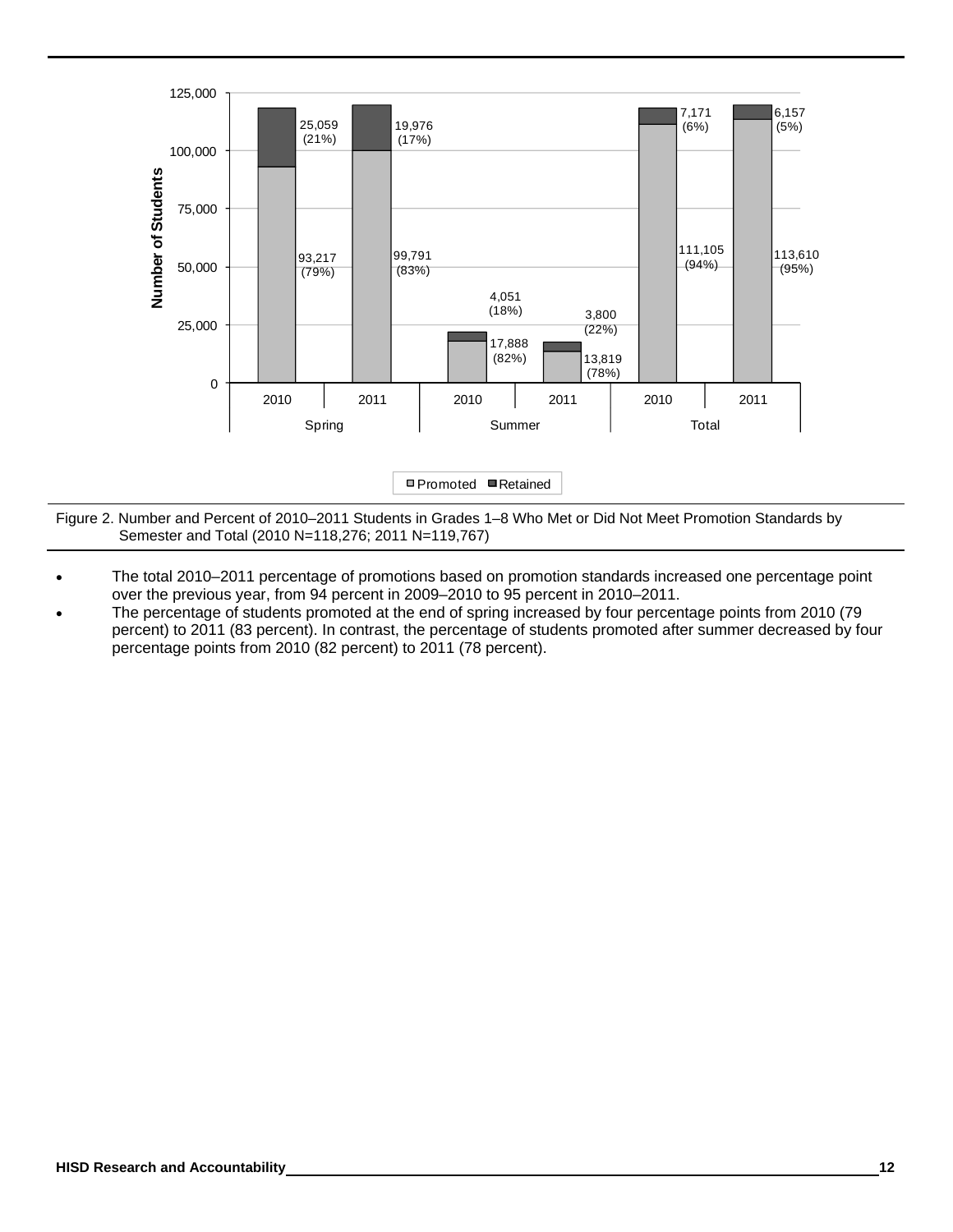

Figure 3. Promotion Status of 2010–2011 Students in Grades 1–8 Based on Promotion Standards (2010 N=118,276; 2011 N=119,767)

- Among promoted students, the percentage of students meeting promotion standards increased seven percentage points from 2009–2010 (74 percent) to 2010–2011 (81 percent), while promotions based on committee decisions decreased by six percentage points from 2009–2010 (19 percent) to 2010–2011 (13 percent).
- The percentage of retentions based on students not meeting promotion standards decreased one percentage point from 2009–2010 (6 percent) to 2010–2011 (5 percent).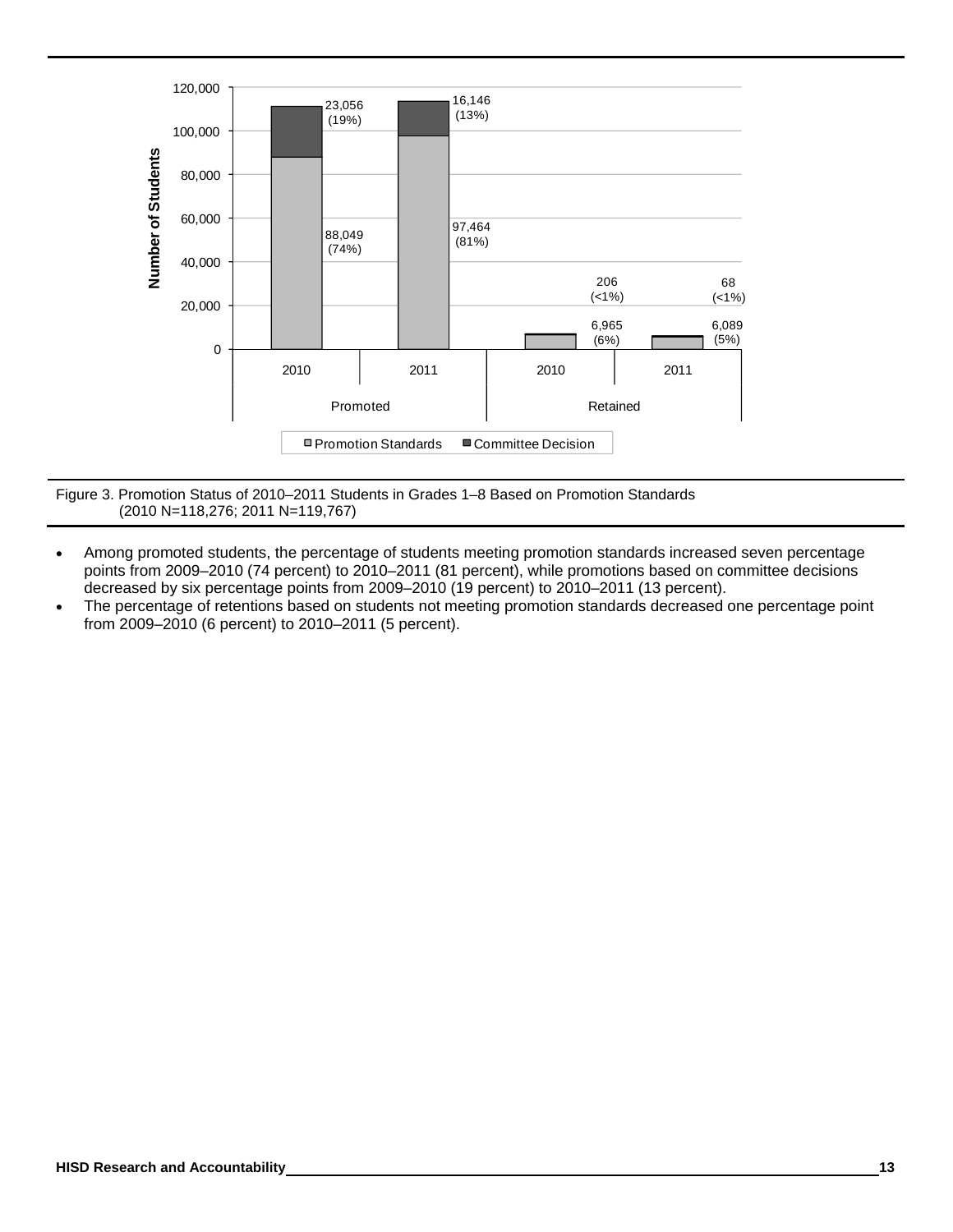### Table 8: Final Promotion Outcomes Based on Committee Decisions: 2009–2010 and 2010–2011

|                           |                 |      | 2009-2010 |                 |              |                 |      | 2010-2011       |     |        |
|---------------------------|-----------------|------|-----------|-----------------|--------------|-----------------|------|-----------------|-----|--------|
|                           | <b>Promoted</b> |      |           | <b>Retained</b> | <b>Total</b> | <b>Promoted</b> |      | <b>Retained</b> |     | Total  |
| <b>Decision Code</b>      | N               | %    | N         | %               | N            | N               | %    | N               | %   | N      |
| <b>ARD Committee</b>      | 5,996           | 25.8 | 10        | 0.0             | 6.006        | 3.584           | 22.1 | 19              | 0.1 | 3,603  |
| Attendance Committee      | 4,362           | 18.7 | 69        | 0.3             | 4.431        | 2,987           | 18.4 | 10              | 0.1 | 2,997  |
| Grade Placement Committee | 11,521          | 49.5 | 127       | 0.5             | 11,648       | 9.241           | 57.0 | 39              | 0.2 | 9,280  |
| Not Enrolled at TAKS      | 613             | 2.6  | 0         | 0.0             | 613          | 13              | 0.1  | 0               | 0.0 | 13     |
| Principal Plan            | 506             | 2.2  | 0         | 0.0             | 506          | 70              | 0.4  | 0               | 0.0 | 70     |
| School Waiver             | 61              | 0.3  | $\Omega$  | 0.0             | 61           | 251             | 1.5  | $\Omega$        | 0.0 | 251    |
| Total                     | 23.059          | 99.1 | 206       | 0.9             | 23.265       | 16.146          | 99.6 | 68              | 0.4 | 16.214 |

Source: Chancery, September 6, 2011

*Note.* Percentages based on the total number of Committee Decisions.

• The total number of committee decisions decreased by 7,051 (30.3 percent).

- Grade placement committee decisions for promotion accounted for the largest percentage of committee decisions in both 2009–2010 (49.5 percent) and 2010–2011 (57.0 percent).
- Less than one percent of committee decisions led to retentions.

Table 9: Actual Promotion Rates of Students with a Grade Level Increase from 2010–2011 to 2011–2012

|                 | <b>Total</b> | <b>Promoted</b> |      | <b>Retained</b> |     |
|-----------------|--------------|-----------------|------|-----------------|-----|
| 2010-2011 Grade | N            | N               | %    | N               | %   |
|                 | 15,498       | 14,712          | 94.9 | 786             | 5.1 |
| 2               | 15,333       | 14,856          | 96.9 | 477             | 3.1 |
| 3               | 14,827       | 14,376          | 97.0 | 451             | 3.0 |
| 4               | 14,554       | 14,302          | 98.3 | 252             | 1.7 |
| 5               | 11,987       | 11,870          | 99.0 | 117             | 1.0 |
| 6               | 11,414       | 11,200          | 98.1 | 214             | 1.9 |
| 7               | 11,386       | 11,184          | 98.2 | 202             | 1.8 |
| 8               | 10,853       | 10,727          | 98.8 | 126             | 1.2 |
| Total           | 105,852      | 103,227         | 97.5 | 2,625           | 2.5 |

Source: Chancery, September 6, 2011 *Note.* Records with errors not included.

- The overall actual retention rate of students from 2010–2011 to 2011–2012 was 2.5 percent.
- The retention rate was highest in first grade (5.1 percent) and the lowest retention rate was in fifth grade (1.0 percent).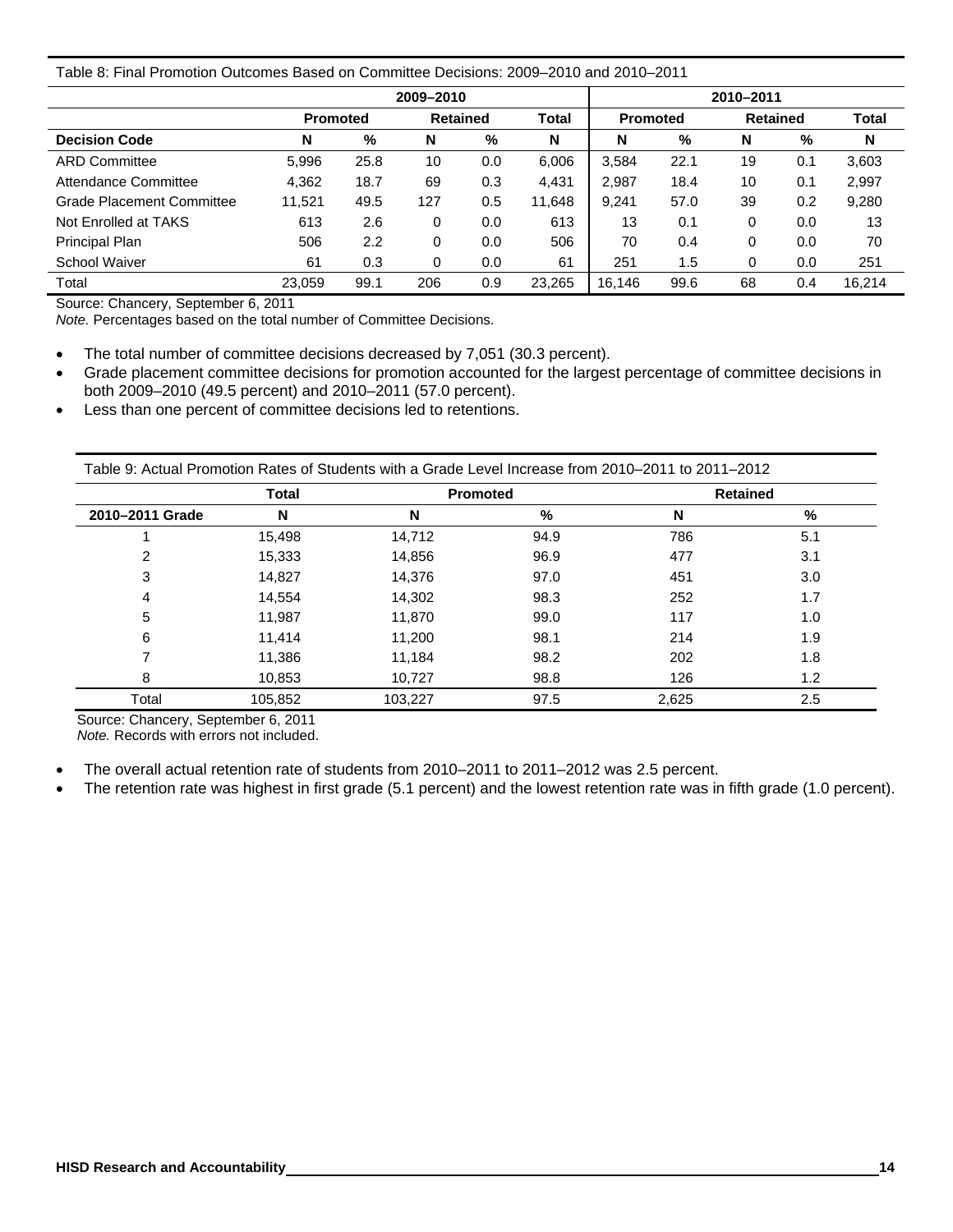

Figure 4. The Number and Percentage of 2010–2011 Students Promoted or Retained Based on Actual Fall 2011 Status (2010 N=118,276; 2011 N=119,767)

- Among all students enrolled in grades one through eight in 2010–2011, the percentage of students promoted, based on their fall 2011 grade levels, decreased on percentage point to 86 percent.
- Among students who returned to the district for the 2011–2012 school year, the promotion rate, based on their grade levels, was 97.5 percent.
- The number of students not returning for the 2011–2012 school year increased by 1,106 students (8.6 percent).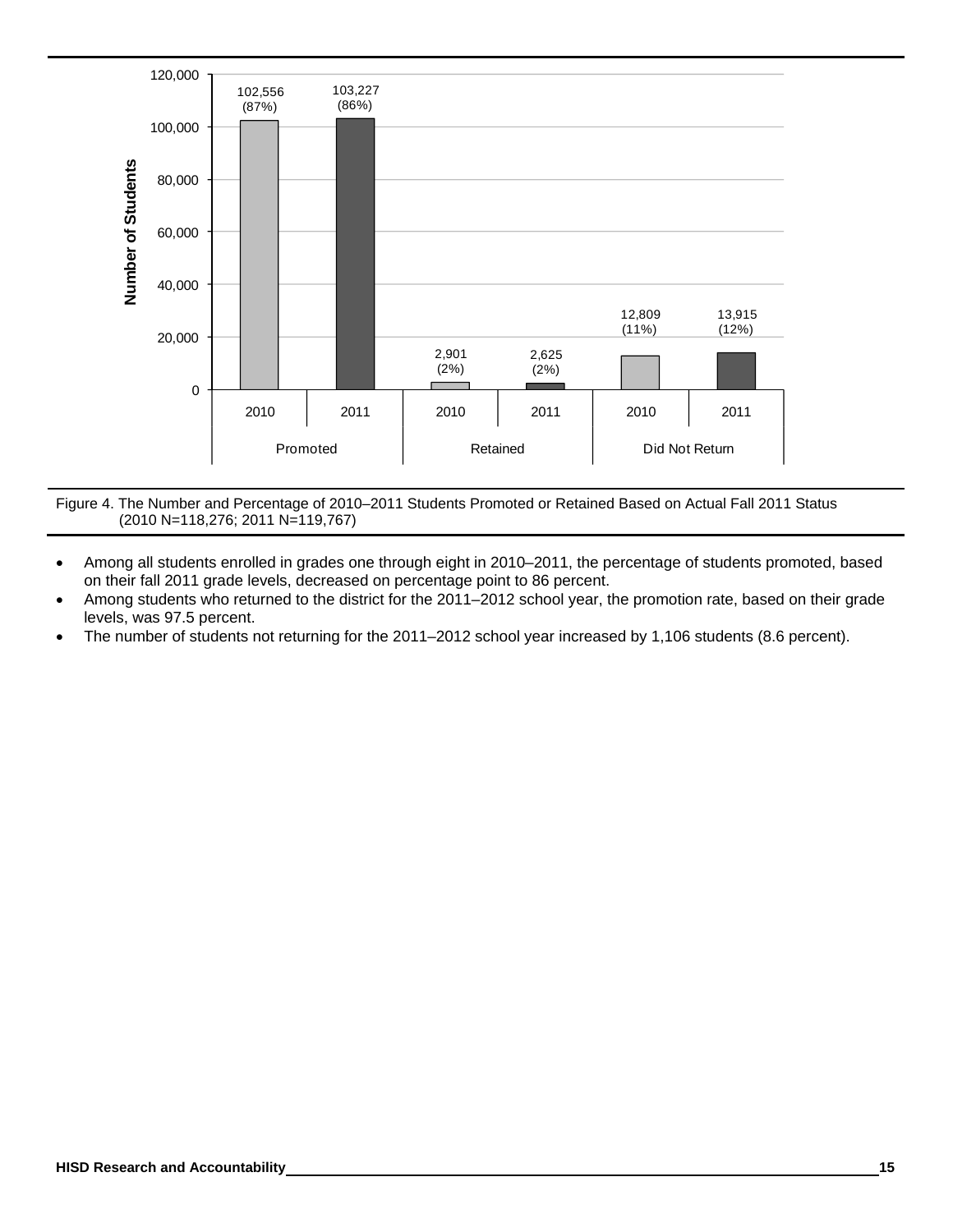|                                 |                             | <b>Attendance Rates</b>              |
|---------------------------------|-----------------------------|--------------------------------------|
| 2010-2011<br><b>Grade Level</b> | Campus<br><b>Enrichment</b> | <b>Promotion</b><br><b>Standards</b> |
| <b>EE</b>                       | N/A                         | 87.2                                 |
| <b>PK</b>                       | N/A                         | 90.0                                 |
| KG                              | 90.2                        | 89.3                                 |
| 1                               | 90.1                        | 91.1                                 |
| 2                               | 90.5                        | 91.7                                 |
| 3                               | 90.9                        | 93.9                                 |
| 4                               | 90.9                        | 93.4                                 |
| 5                               | 87.2                        | 94.3                                 |
| 6                               | 93.3                        | 94.1                                 |
| 7                               | 90.4                        | 93.9                                 |
| 8                               | 85.2                        | 92.0                                 |
| <b>Total</b>                    | 90.2                        | 92.4                                 |

Table 10: HISD Summer School Attendance, 2011

Source: Chancery, September 6, 2011

- Among students attending summer school, those attending for promotions standards had higher attendance rates (92.4 percent) than those attending for campus enrichment (90.2 percent). This trend remained consistent in grades one through eight.
- Among students attending summer school for campus enrichment, the highest attendance rate was in sixth grade (93.3 percent). Among students attending summer school for promotion standards, the highest attendance rate was in fifth grade (94.3 percent).

|       | Table 11: TAKS Retesters 3 <sup>rd</sup> Administration |                 |          |                 |                    |          |                          |
|-------|---------------------------------------------------------|-----------------|----------|-----------------|--------------------|----------|--------------------------|
|       |                                                         | Reading         |          |                 | <b>Mathematics</b> |          | Total<br><b>Retested</b> |
| Grade | <b>N</b> Tested                                         | <b>N</b> Passed | % Passed | <b>N</b> Tested | <b>N</b> Passed    | % Passed | N                        |
| 5     | .303                                                    | 243             | 18.6     | 1.021           | 310                | 30.4     | 1,796                    |
| 8     | 745                                                     | 183             | 24.6     | 1.354           | 216                | 16.0     | 1,646                    |
| Total | 2.048                                                   | 426             | 20.8     | 2.375           | 526                | 22.1     | 3,442                    |

Source: Chancery, September 6, 2011

- A total of 3,442 students took the third administration of the TAKS test. Of those, 2,048 took the reading portion of the test and 2,375 took the mathematics portion.
- Of those students taking the reading portion of the TAKS test, 426 (20.8 percent) met standard on the third administration.
- Of those students taking the mathematics portion of the TAKS test, 526 (22.1 percent) met standard on the third administration.
- On the reading section of the TAKS test, eighth graders had higher passing rates (24.6 percent) than fifth graders (18.6 percent). In contrast, on the mathematics section of the TAKS test, fifth graders had higher passing rates (30.4 percent) than eighth graders (16.0 percent).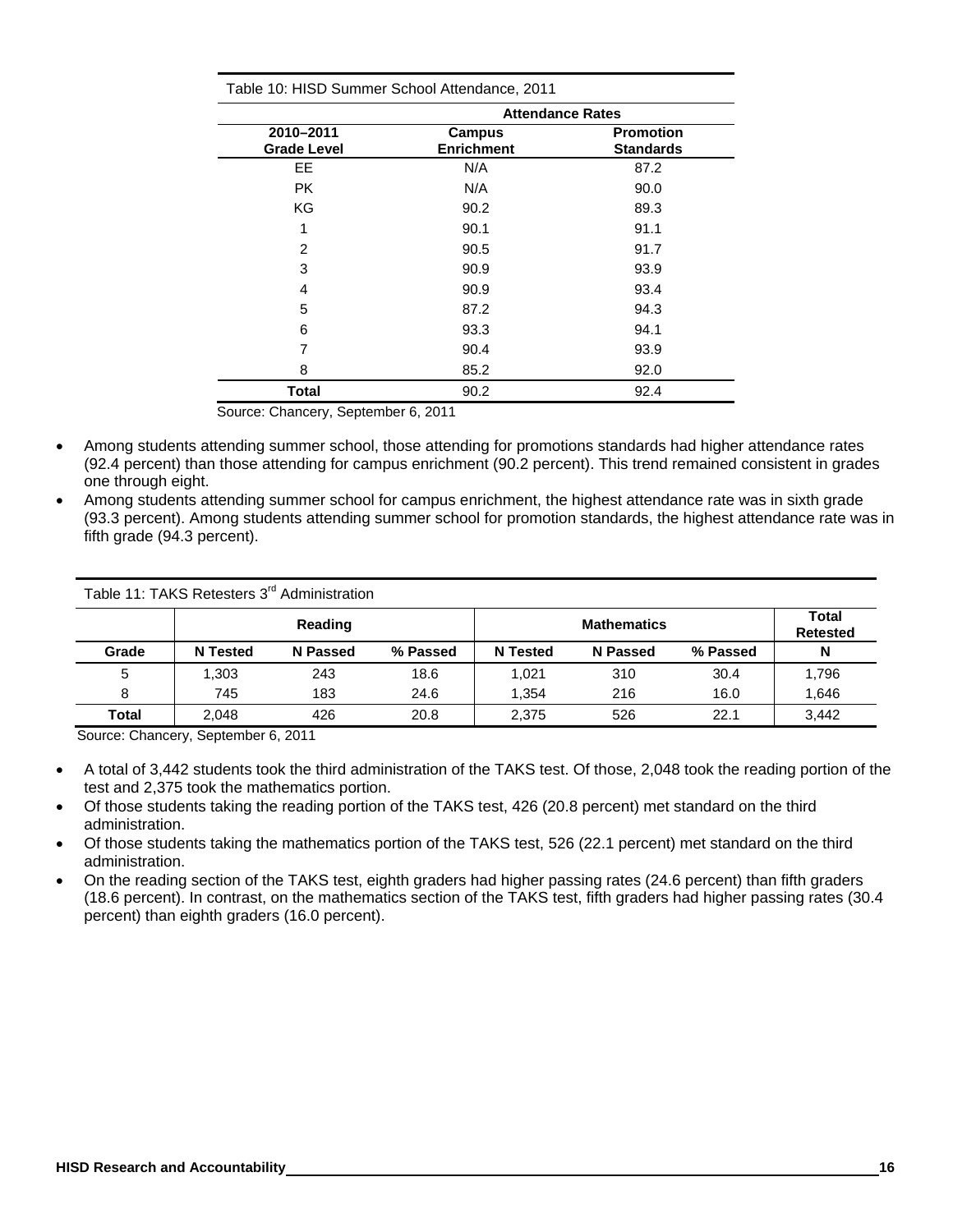|                          |           |                  | Table 12: Summer School 2011 - Percent Correct on Pre-test by Percent Difference Between Pre- and Post-test |        |        |                                          |                |        |                |        |                         |
|--------------------------|-----------|------------------|-------------------------------------------------------------------------------------------------------------|--------|--------|------------------------------------------|----------------|--------|----------------|--------|-------------------------|
|                          |           |                  |                                                                                                             |        |        | <b>Pre-test Scores (Percent Correct)</b> |                |        |                |        |                         |
| Percentage<br>Pt. Change | ${\sf N}$ | 1-10%            | 11-20%                                                                                                      | 21-30% | 31-40% | 41-50%                                   | 51-60%         | 61-70% | 71-80%         | 81-90% | 91-100%                 |
| 91-100%                  |           |                  |                                                                                                             |        |        |                                          |                |        |                |        |                         |
| 81-90%                   | 16        | 5                | 11                                                                                                          |        |        |                                          |                |        |                |        |                         |
| 71-80%                   | 45        | 6                | 28                                                                                                          | 11     |        |                                          |                |        |                |        |                         |
| 61-70%                   | 182       | 15               | 47                                                                                                          | 76     | 44     |                                          |                |        |                |        |                         |
| 51-60%                   | 574       | 25               | 108                                                                                                         | 188    | 198    | 55                                       |                |        |                |        |                         |
| 41-50%                   | 1,482     | 48               | 128                                                                                                         | 338    | 462    | 387                                      | 119            |        |                |        |                         |
| 31-40%                   | 3,043     | 33               | 157                                                                                                         | 430    | 810    | 842                                      | 590            | 181    |                |        |                         |
| 21-30%                   | 4,951     | 39               | 277                                                                                                         | 506    | 937    | 1,170                                    | 1,060          | 700    | 315            |        |                         |
| 11-20%                   | 7,774     | 48               | 277                                                                                                         | 653    | 1,079  | 1,396                                    | 1,553          | 1,326  | 994            | 448    |                         |
| $1 - 10%$                | 8,254     | 24               | 229                                                                                                         | 689    | 987    | 1,286                                    | 1,436          | 1,329  | 1,099          | 865    | 310                     |
| $\pmb{0}$                | 2,464     | $\boldsymbol{9}$ | 68                                                                                                          | 185    | 264    | 312                                      | 322            | 324    | 310            | 286    | 384                     |
| $-10-1%$                 | 4,215     | 3                | 86                                                                                                          | 387    | 653    | 652                                      | 693            | 645    | 532            | 401    | 163                     |
| $-20-11%$                | 1,596     |                  | 4                                                                                                           | 83     | 316    | 328                                      | 257            | 230    | 169            | 140    | 69                      |
| $-30-21%$                | 579       |                  |                                                                                                             | 11     | 68     | 162                                      | 138            | 69     | 64             | 41     | 26                      |
| $-40-31%$                | 269       |                  |                                                                                                             |        | 6      | 68                                       | 91             | 49     | 19             | 18     | 18                      |
| $-50 - 41%$              | 163       |                  |                                                                                                             |        |        | 5                                        | 62             | 44     | 32             | 13     | $\overline{7}$          |
| $-60-51%$                | 87        |                  |                                                                                                             |        |        |                                          | $\overline{7}$ | 31     | 27             | 19     | 3                       |
| $-70 - 61%$              | 44        |                  |                                                                                                             |        |        |                                          |                | 3      | 18             | 18     | 5                       |
| $-80 - 71%$              | 14        |                  |                                                                                                             |        |        |                                          |                |        | $\overline{4}$ | 8      | $\overline{\mathbf{c}}$ |
| $-90-81%$                | 6         |                  |                                                                                                             |        |        |                                          |                |        |                |        | 6                       |
| $-100 - 91%$             |           |                  |                                                                                                             |        |        |                                          |                |        |                |        |                         |
| N                        | 35,759    | 255              | 1,367                                                                                                       | 3,557  | 5,824  | 6,663                                    | 6,328          | 4,931  | 3,583          | 2,257  | 994                     |

Source: Chancery, September 6, 2011

 Table 12 displays trends in pre- and post-test scores during the 2011 summer session for students in grades K through eight. Column headings show pre-test scores in terms of the percentage of items answered correctly. Row headings depict percentage-point change in pre- and post-test scores.

 As an example, among the 6,663 students who answered 41 to 50 percent of the pre-test items correctly, 1,396 improved their post-test scores by 11 to 20 percent after attending summer school in 2011.

• Those students scoring the lowest on the pre-test had a strong tendency to show improved performance on the post-test.

• Conversely, those students scoring the highest on the pre-test had a relatively narrow range of post-test scores. For example, of the 994 students who answered between 91 and 100 percent of the pre-test items correctly, 310 improved their post-test scores by one to ten percent, 384 had no change, and 300 experienced a decline in performance.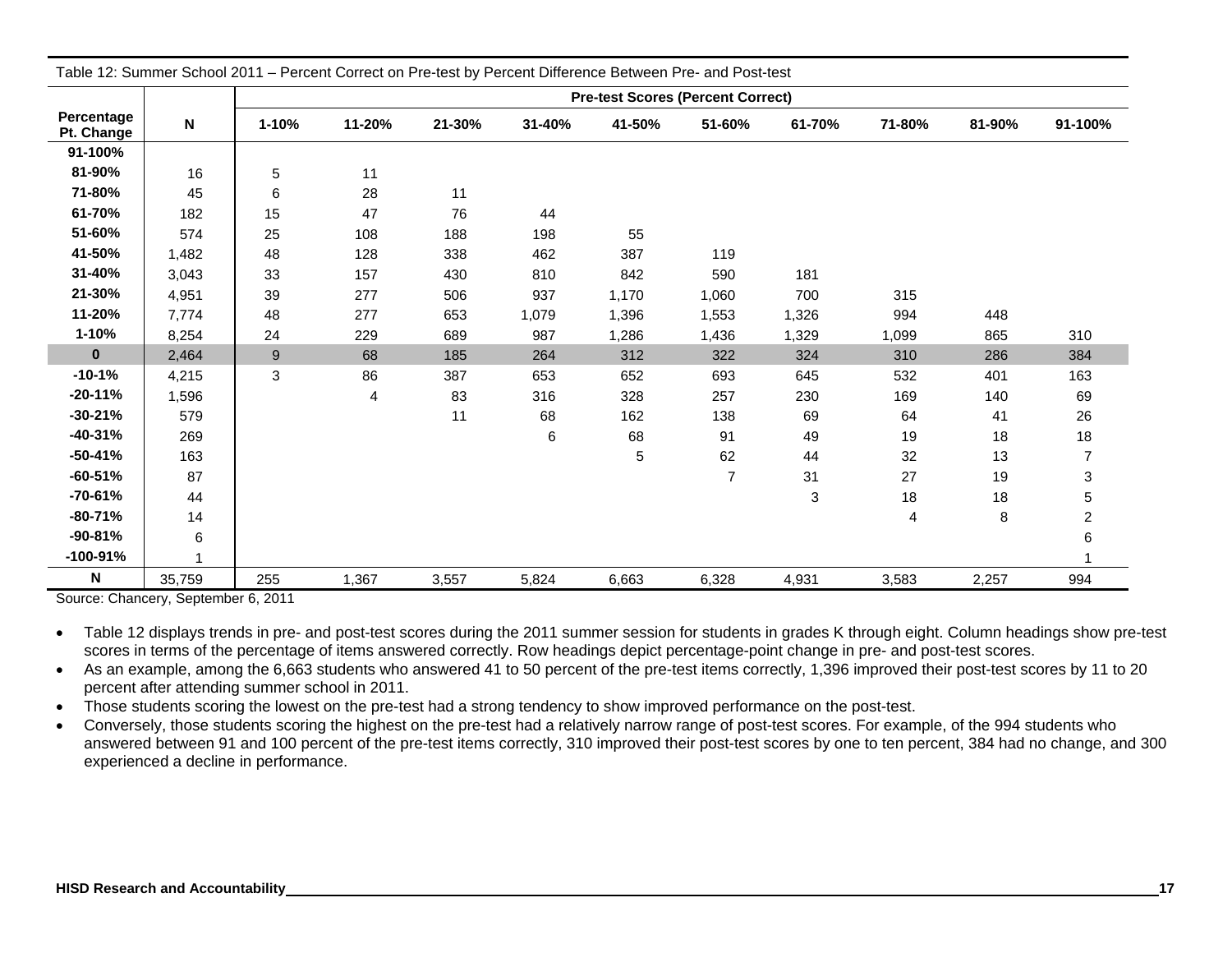

Figure 5. General Trends in Pre and Posttest Scores for Summer School 2011

- Figure 5 displays percentages of students who improved their scored from pre- to post-test, those students who had the same pre- and post-test scores, and those students whose post-test scores were lower than their pre-test scores, based on their pre-test score.
- The majority of students who had lower scores on the pre-test improved their scores on the post-test. Those scoring higher on the pre-test tended to have lower post-test scores or did not change from pre- to post-test.
- As an example, 90 to 100 percent of students who scored between one and ten percent of items correctly on the pretest improved their post-test scores.
- In contrast, nearly 40 percent of those students who answered between 91 and 100 percent of the pre-test items correctly received the same score on their post-tests.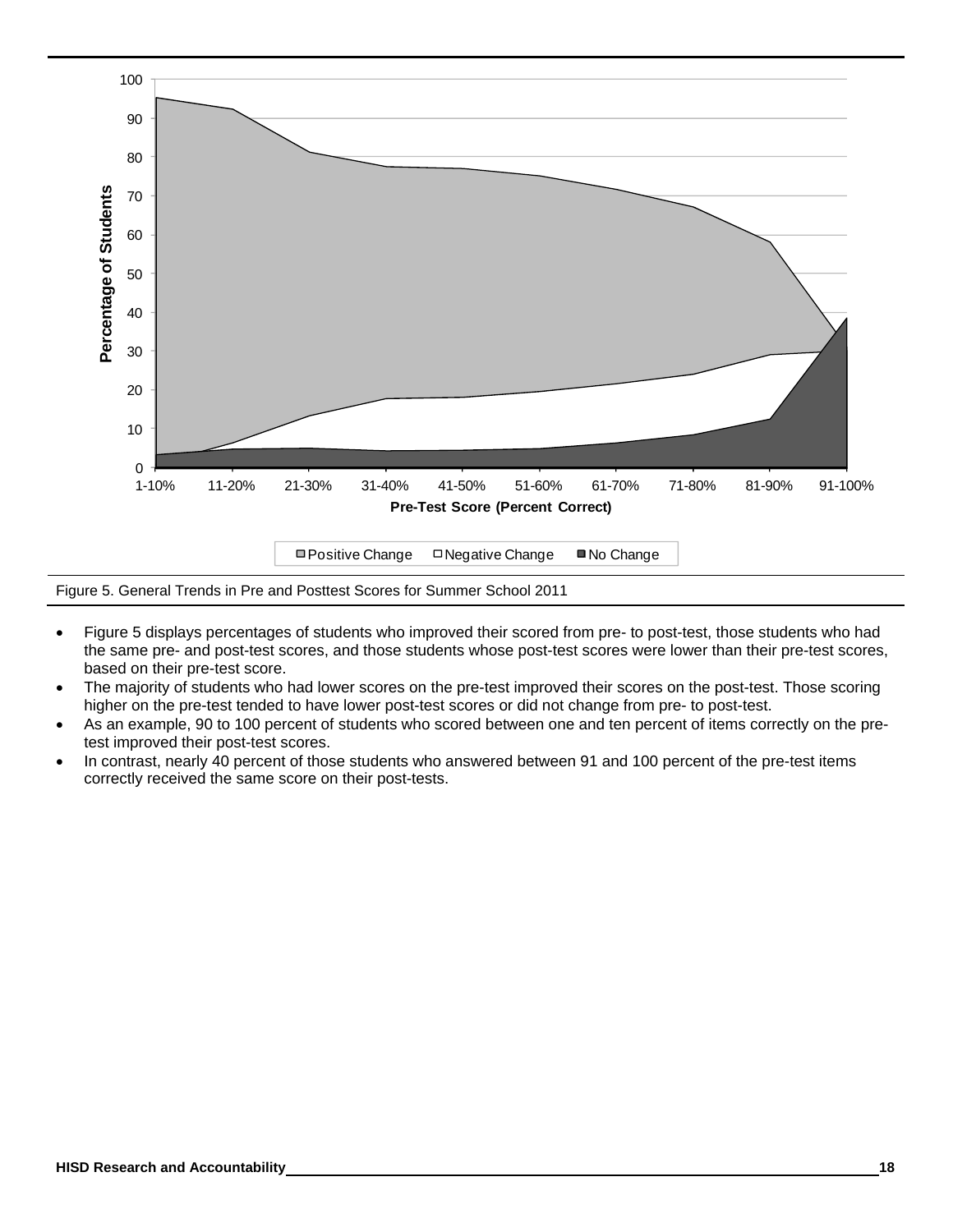|              | <b>Spring</b><br><b>Enrollment</b> | <b>Requiar Summer School Courses Taken by Subject Area</b><br><b>Summer Enrollment</b> |      |            |                    |                                 |                |                      |              |        |  |  |
|--------------|------------------------------------|----------------------------------------------------------------------------------------|------|------------|--------------------|---------------------------------|----------------|----------------------|--------------|--------|--|--|
| Grade        | Number of<br><b>Students</b>       | Number of<br><b>Students</b>                                                           | %    | <b>ELA</b> | <b>Mathematics</b> | <b>Social</b><br><b>Studies</b> | <b>Science</b> | Foreign<br>Languages | <b>Other</b> | Total  |  |  |
| 9            | 14.011                             | 2.775                                                                                  | 19.8 | 1,036      | .611               | 791                             | 1,263          | 87                   | 289          | 5,077  |  |  |
| 10           | 11.641                             | 1,957                                                                                  | 16.8 | 646        | 1,074              | 596                             | 828            | 95                   | 279          | 3,518  |  |  |
| 11           | 9,981                              | 1,778                                                                                  | 17.8 | 702        | 826                | 474                             | 680            | 75                   | 500          | 3,257  |  |  |
| 12           | 1,212                              | 445                                                                                    | 36.7 | 179        | 161                | 95                              | 139            |                      | 214          | 795    |  |  |
| N/A          | 2,189                              | 92                                                                                     | 4.2  | 45         | 62                 | 21                              | 42             |                      | 6            | 179    |  |  |
| <b>Total</b> | 39,034                             | 7,047                                                                                  | 18.1 | 2.608      | 3,734              | 1.977                           | 2,952          | 267                  | .288.        | 12,826 |  |  |
|              |                                    |                                                                                        |      | 20.3%      | 29.1%              | 15.4%                           | 23.0%          | 2.1%                 | 10.0%        | 100.0% |  |  |

Table 13a: High School Summer School: Enrollment by Subject Area, Summer 2011

Source: HISD Historical Record, Chancery, September 6, 2011

*Note.* Does not include enrollment or completion of online courses

Table 13b: High School Summer School: Enrollment by Subject Area, Summer 2010

|       | <b>Spring</b><br><b>Enrollment</b> | <b>Summer Enrollment</b>     |      |            |                    |                                 |                | <b>Regular Summer School Courses Taken by Subject Area</b> |       |        |
|-------|------------------------------------|------------------------------|------|------------|--------------------|---------------------------------|----------------|------------------------------------------------------------|-------|--------|
| Grade | Number of<br><b>Students</b>       | Number of<br><b>Students</b> | %    | <b>ELA</b> | <b>Mathematics</b> | <b>Social</b><br><b>Studies</b> | <b>Science</b> | Foreign<br>Languages                                       | Other | Total  |
|       | 14.447                             | 3,515                        | 24.3 | .448       | 2,069              | 1,175                           | .653           | 158                                                        | 350   | 6,853  |
| 10    | 11,435                             | 2,429                        | 21.2 | 984        | .364               | 894                             | 937            | 87                                                         | 255   | 4,521  |
|       | 10,596                             | 2,294                        | 21.6 | 937        | 933                | 949                             | 774            | 90                                                         | 506   | 4,189  |
| 12    | 10.035                             | 428                          | 4.3  | 190        | 144                | 142                             | 80             | $12 \overline{ }$                                          | 112   | 680    |
| N/A   | $--$                               | 103                          | N/A  | 45         | 81                 | 31                              | 28             | 3                                                          | 20    | 208    |
| Total | 46,513                             | 8,769                        | 18.9 | 3,604      | 4,591              | 3,191                           | 3,472          | 350                                                        | 1,243 | 16,451 |
|       |                                    |                              |      | 21.9%      | 27.9%              | 19.4%                           | 21.0%          | 2.1%                                                       | 7.6%  | 100.0  |

Source: HISD Historical Record, Chancery, August 27, 2010

*Note.* Does not include enrollment or completion of online courses

 The total number of high school students enrolled in HISD in summer school decreased by 1,722 students (19.6 percent) from 2010 ( *N* = 8,769) to 2011 ( *N* <sup>=</sup> 7,047). Likewise, the number of courses offered in summer school decreased by 3,625 (22.0 percent) from 2010 ( *N* = 16,451) to 2011 ( *N* = 12,826).

On average, the 7,047 students were enrolled in 1.8 courses per student.

• The majority of courses taken in regular summer school were taken in mathematics (29.1 percent), followed by science (23.0 percent), English/language arts (20.3 percent), social studies (15.4 percent), "other" (10.0 percent), and foreign languages (2.1 percent).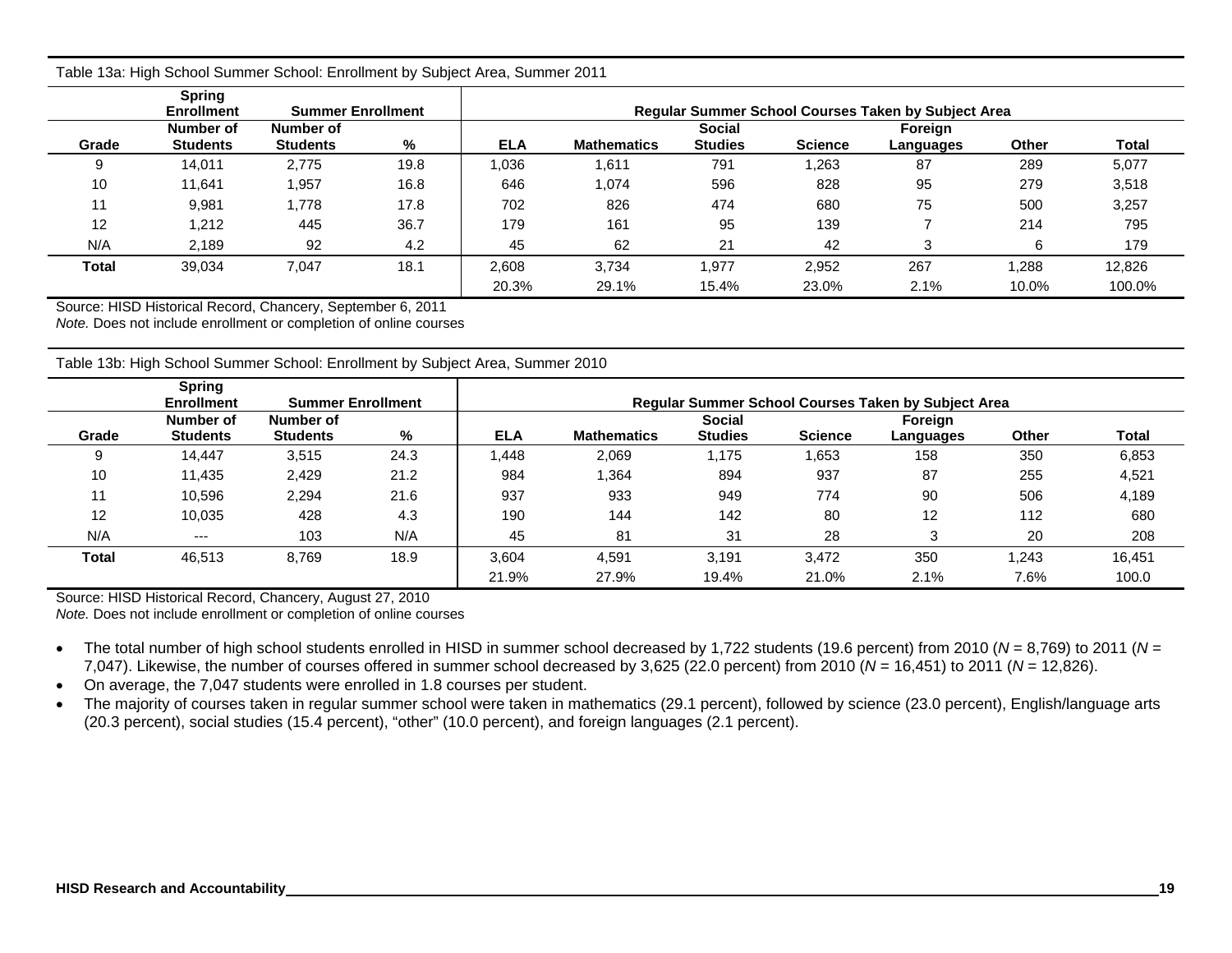|       | ້                                                             |      |       |      |       |           |       |      |       |      |            |      |             |      |                                 |      |                |      |     |       |
|-------|---------------------------------------------------------------|------|-------|------|-------|-----------|-------|------|-------|------|------------|------|-------------|------|---------------------------------|------|----------------|------|-----|-------|
|       |                                                               |      |       |      |       | 2009-2010 |       |      |       |      |            |      |             |      | 2010-2011                       |      |                |      |     |       |
|       | <b>ELA</b><br>Math<br><b>Social Studies</b><br><b>Science</b> |      |       |      |       |           |       |      | Other |      | <b>ELA</b> |      | <b>Math</b> |      | <b>Social</b><br><b>Studies</b> |      | <b>Science</b> |      |     | Other |
| Grade | N                                                             | %    |       | %    | N     | %         | N     | %    | N     | %    | N          | %    | N           | %    |                                 | %    | N              | %    | N   | %     |
| 9     | .207                                                          | 83.4 | .640  | 79.3 | 993   | 84.5      | .323  | 80.0 | 481   | 94.7 | .084       | 86.6 | .613        | 87.4 | 801                             | 90.0 | .258           | 82.4 | 321 | 99.2  |
| 10    | 833                                                           | 89.7 | .181  | 86.6 | 790   | 88.4      | 826   | 88.2 | 336   | 98.2 | 668        | 88.5 | .076        | 91.1 | 652                             | 94.0 | 828            | 88.5 | 294 | 96.9  |
| 11    | 833                                                           | 88.9 | 815   | 87.4 | 900   | 94.8      | 698   | 90.2 | 534   | 89.6 | 761        | 90.5 | 933         | 90.1 | 584                             | 95.4 | 766            | 84.  | 213 | 94.2  |
| 12    | 174                                                           | 91.6 | 137   | 95.1 | 135   | 95.1      | 71    | 88.8 | 101   | 81.5 | 220        | 88.2 | 197         | 90.4 | 141                             | 92.9 | 162            | 92.0 | 75  | 97.2  |
| N/A   | 36                                                            | 80.0 | 70    | 86.4 | 24    | 77.4      | 25    | 89.3 | 20    | 87.0 | 46         | 89.1 | 62          | 80.6 | 22                              | 86.4 | 43             | 83.7 | 6   | 96.0  |
| Total | 3,133                                                         | 86.9 | 3,843 | 83.7 | 2,842 | 89.1      | 2,943 | 84.8 | ,472  | 92.4 | 2,779      | 88.3 | 3,881       | 89.1 | 2,200                           | 92.8 | .799           | 86.8 | 909 | 100.0 |

Table 14: High School Summer School: Courses Completed by Subject Area: 2010 and 2011

Source: HISD Historical Record, Chancery: August 27, 2011; September 6, 2011 *Note.* Does not include enrollment or completion of online courses.

• Summer school completion rates (passing score of 70 or above) for core course areas were 92.8 percent for social studies, 89.1 percent for mathematics, 88.3 percent for ELA, and 86.8 percent for science.

 As compared to Summer 2010, completion rates in Summer 2011 increased in all core subjects. The largest increase was in mathematics (5.4 percentage points), followed by social studies (3.7 percentage points), science (2.0 percentage points), and ELA (1.4 percentage points).

|       | ັ                                     |          |                                                                   |                                                                             |       |        |                                                    |                                       |                                                                   |       |                                                                   |      |       |                                                           |
|-------|---------------------------------------|----------|-------------------------------------------------------------------|-----------------------------------------------------------------------------|-------|--------|----------------------------------------------------|---------------------------------------|-------------------------------------------------------------------|-------|-------------------------------------------------------------------|------|-------|-----------------------------------------------------------|
|       |                                       |          |                                                                   | 2009-2010                                                                   |       |        |                                                    |                                       |                                                                   |       | 2010-2011                                                         |      |       |                                                           |
|       | Online<br><b>Courses</b><br>Completed |          | <b>APEX Credit</b><br><b>Recovery Courses</b><br><b>Completed</b> | <b>APEX Original</b><br><b>Credit Courses</b><br><b>Completed</b><br>%<br>N |       |        | <b>Other Online</b><br><b>Courses</b><br>Completed | Online<br><b>Courses</b><br>Completed | <b>APEX Credit</b><br><b>Recovery Courses</b><br><b>Completed</b> |       | <b>APEX Original</b><br><b>Credit Courses</b><br><b>Completed</b> |      |       | <b>Other Online</b><br><b>Courses</b><br><b>Completed</b> |
| Grade | <b>Total N</b>                        | N        | %                                                                 |                                                                             |       | %<br>N |                                                    | Total N                               | N                                                                 | %     | N                                                                 | %    | N     | %                                                         |
| 8     | 13                                    | $\Omega$ | $---$                                                             | 0                                                                           | $---$ | 13     | 100.00                                             | 13                                    | 0                                                                 | $---$ | $\Omega$                                                          | $--$ | 13    | 100.0                                                     |
| 9     | 436                                   | 79       | 18.1                                                              | 36                                                                          | 8.3   | 321    | 73.6                                               | 328                                   | 113                                                               | 34.5  | 43                                                                | 13.1 | 172   | 52.4                                                      |
| 10    | 566                                   | 139      | 24.6                                                              | 42                                                                          | 7.4   | 385    | 68.0                                               | 407                                   | 102                                                               | 25.1  | 41                                                                | 10.1 | 264   | 64.9                                                      |
| 11    | 747                                   | 168      | 22.5                                                              | 43                                                                          | 5.8   | 536    | 71.8                                               | 640                                   | 121                                                               | 18.9  | 68                                                                | 10.6 | 451   | 70.5                                                      |
| 12    | 136                                   | 43       | 31.6                                                              | 37                                                                          | 27.2  | 56     | 41.2                                               | 185                                   | 60                                                                | 32.4  | 20                                                                | 10.8 | 105   | 56.8                                                      |
| Total | .898                                  | 429      | 22.6                                                              | 158                                                                         | 8.3   | .311   | 69.1                                               | 1,573                                 | 396                                                               | 25.2  | 172                                                               | 10.9 | 1,005 | 63.9                                                      |

Table 15: High School Online Instruction: Courses Completed by Grade, Summer 2011, HISD Historical Record

Source: HISD Historical Record, Chancery: August 27, 2011; September 6, 2011

- HISD historical data for online courses indicates that 1,573 online courses were completed during summer school 2011 with a passing score of 70 or above. This represents a 17.1 percent decrease from Summer 2010.
- Of the 1,573 courses completed, 396 were APEX Credit Recovery, 172 were APEX Original Credit courses, and 1,005 were "other" online courses.